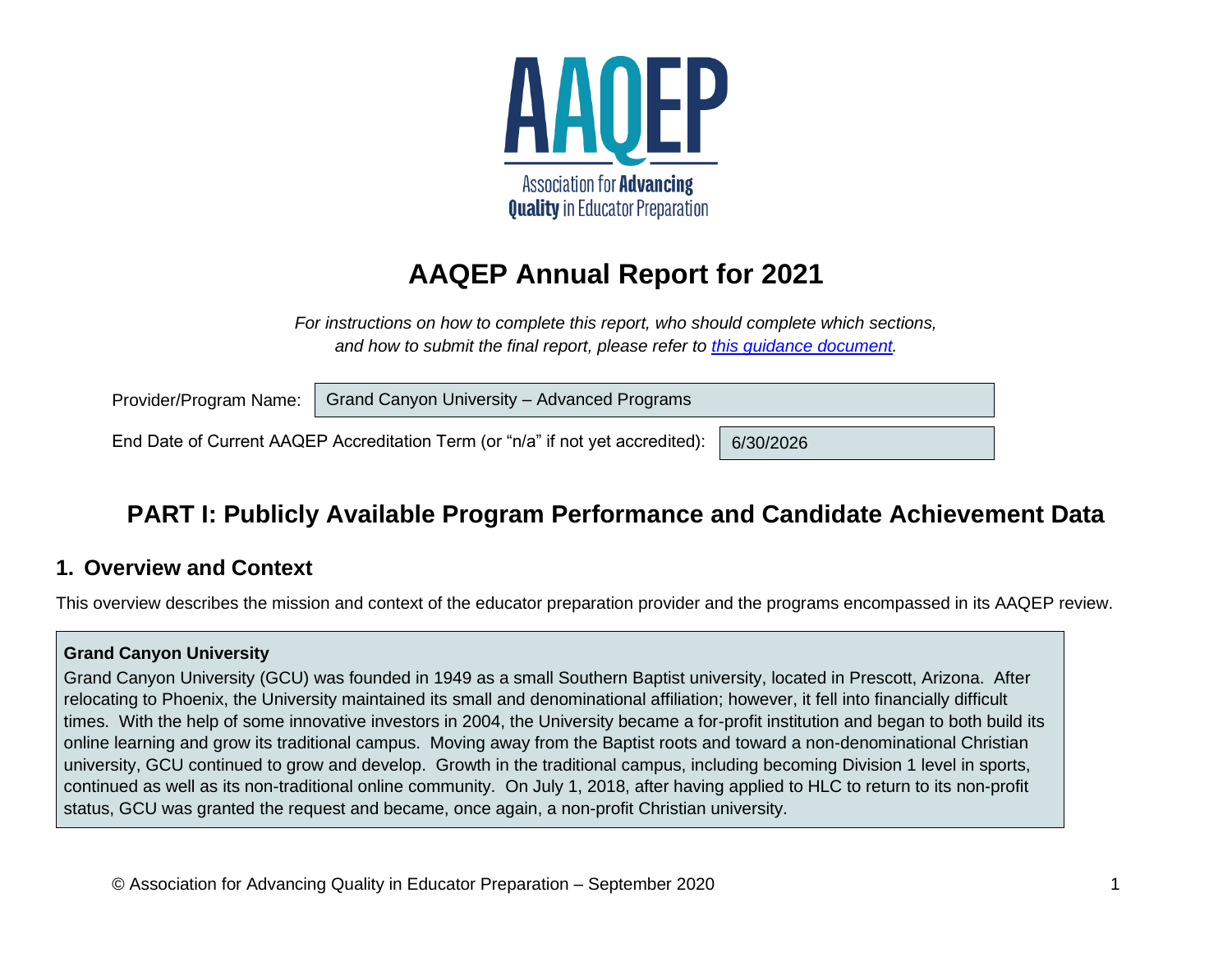Today, GCU is a large, interdenominational University, located in the heart of Phoenix, Arizona, still committed to distinctively Christian beliefs, values, and practices in accord with its mission and vision. This strong sense of mission, along with a commitment to developing, supporting, and improving the community has led candidates, faculty, and staff to invest efforts into improving the surrounding community, regardless of whether the community is local to Phoenix, to communities across the country, and even in communities around the world. This desire to uplift communities is an example of the commitment to living out the University's Christian faith within the context of a missional community.

#### **College of Education**

The College of Education at Grand Canyon University is part of a rich heritage of service to the community. For over 60 years, the College of Education has proudly maintained its place as a prestigious teaching college, ensuring programs continue to meet the changing, diverse needs in education and in local communities, and provide opportunities that create meaningful learning experiences for the candidates. The College places great importance on the development of meaningful and authentic partnerships from practicum through student teaching. This work goes from embedded partnerships in the greater Phoenix area to affiliation agreements across the country. With each, knowing what schools and districts value and what our candidates need to have the best learning experiences remain at the forefront of the College's clinical work.

Learning, Leading, and Serving are the foundational components of the College of Education's conceptual framework. These words symbolize the College's diverse learning opportunities where faculty and administrative staff work diligently to create a culture of mutual respect, fellowship, and servant leadership within the educational community. GCU's placement of candidates directly reflects GCU's commitment to promoting servant leadership in educational communities.

The mission of the College of Education is to inspire excellence in pedagogy and scholarship; advance reflective, innovative, and collaborative teaching practices to maximize student learning and achievement; promote servant leadership in educational communities; and engage a diverse and global community of learners with purpose and passion. The College of Education develops educators who are classroom ready through programs and processes that exemplify excellence in pedagogy, scholarship, and service while engaging a diverse and global community of learners. The desire is to prepare purposeful and passionate educators who strive to deliver quality education and enrich lives across a variety of school and community settings.

As a Christian university, GCU and COE take a proactive approach to developing students' servant leadership skills and ensuring the success of our alumni in educational settings. While the college's accredited programs are designed to equip students for a career in education, our faculty, staff and college leaders understand the unique challenges a career in education might occasionally present.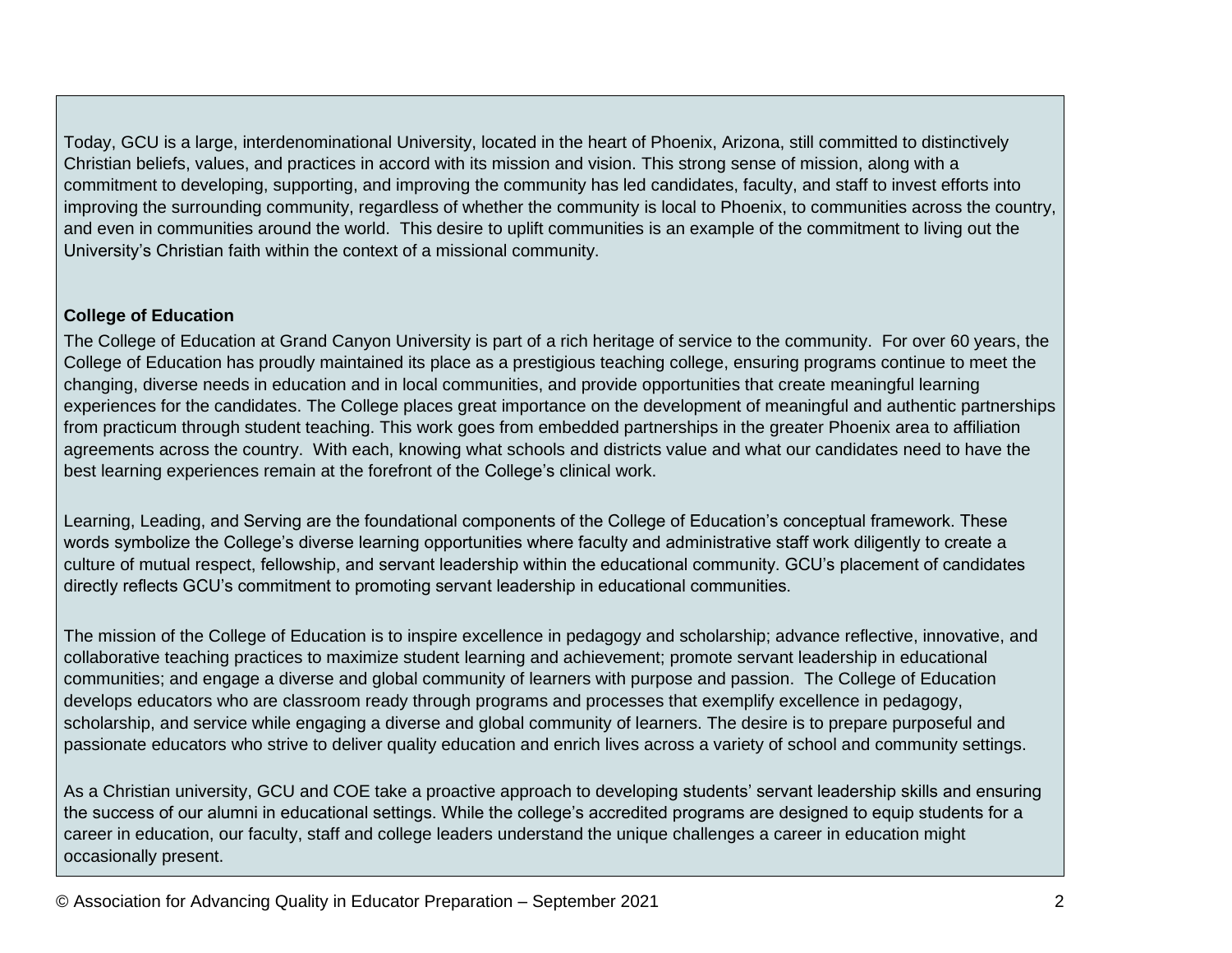We promise to actively assist all COE graduates who need support in an educational setting. Since 1984, we have upheld this promise to provide additional support. To honor this promise, we ask graduates to pledge to uphold a high level of excellence in an educational setting.

#### **College of Education Pledge:**

I pledge to:

- Be fully prepared every day.
- Inspire all students to achieve their greatest potential.
- Support unique learning needs.
- Model integrity and professional ethics.
- Be a lifelong learner.
- Learn, lead, and serve.

#### **AAQEP Accredited Programs**

#### **Advanced Degree Programs – Reading and TESOL**

The College of Education has three AAQEP accredited advanced degree programs. Included in this list are Reading – Elementary Education, Reading – Secondary Education, and Teaching English to Speakers of Other Languages (TESOL).

#### **Public Posting URL**

If the provider is publicly posting data from this report, that information can be found at the following URL (web address):

<https://www.gcu.edu/academics/accreditation/college-of-education>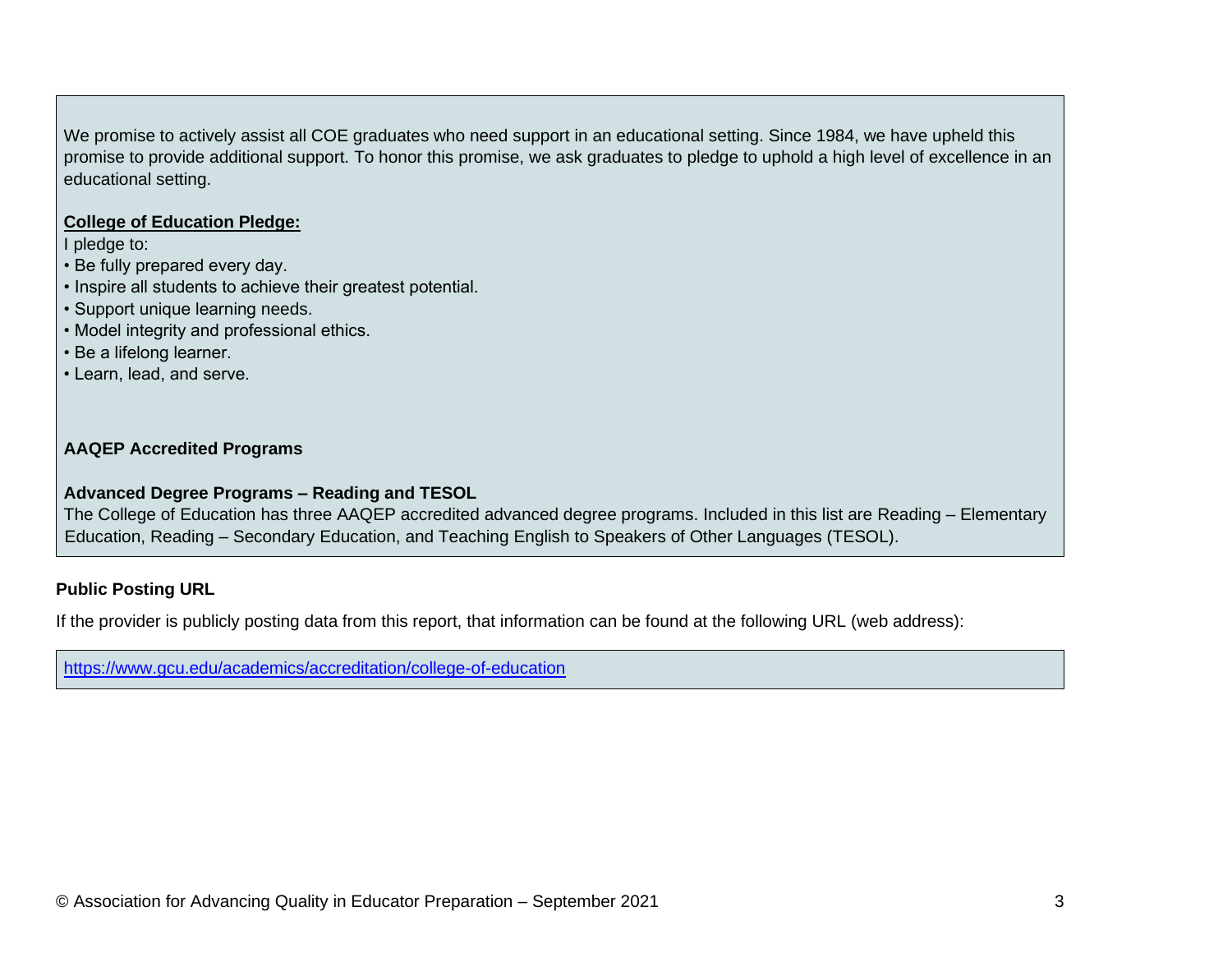## **2. Enrollment and Completion Data**

Table 1 shows enrollment and completion data from the most recently completed academic year for each program included in the AAQEP review.

| Table 1. Program Specification: Enrollment and Completers for Academic Year 2020-2021 |  |  |  |
|---------------------------------------------------------------------------------------|--|--|--|
|                                                                                       |  |  |  |

| <b>AAQEP Accredited Advanced Degree Programs</b>                     |                                                                                                     |                                                |                                                |  |  |  |  |
|----------------------------------------------------------------------|-----------------------------------------------------------------------------------------------------|------------------------------------------------|------------------------------------------------|--|--|--|--|
| <b>Degree or Certificate</b> granted by the institution/organization | AZ State Certificate, License,<br><b>Endorsement, or Other Credential</b><br>(AZ approved programs) | Number of<br><b>Candidates</b><br>in 2020-2021 | Number of<br><b>Completers</b><br>in 2020-2021 |  |  |  |  |
| Master of Arts in Reading with an Emphasis in Elementary Education   | Does not lead to endorsement                                                                        | 408                                            | 670                                            |  |  |  |  |
| Master of Arts in Reading with an Emphasis in Secondary Education    | Does not lead to endorsement                                                                        | 39                                             | 78                                             |  |  |  |  |
| Master of Arts in Teaching English to Speakers of Other Languages    | Does not lead to endorsement                                                                        | 157                                            | 222                                            |  |  |  |  |
|                                                                      | TOTALS:                                                                                             | 604                                            | 970                                            |  |  |  |  |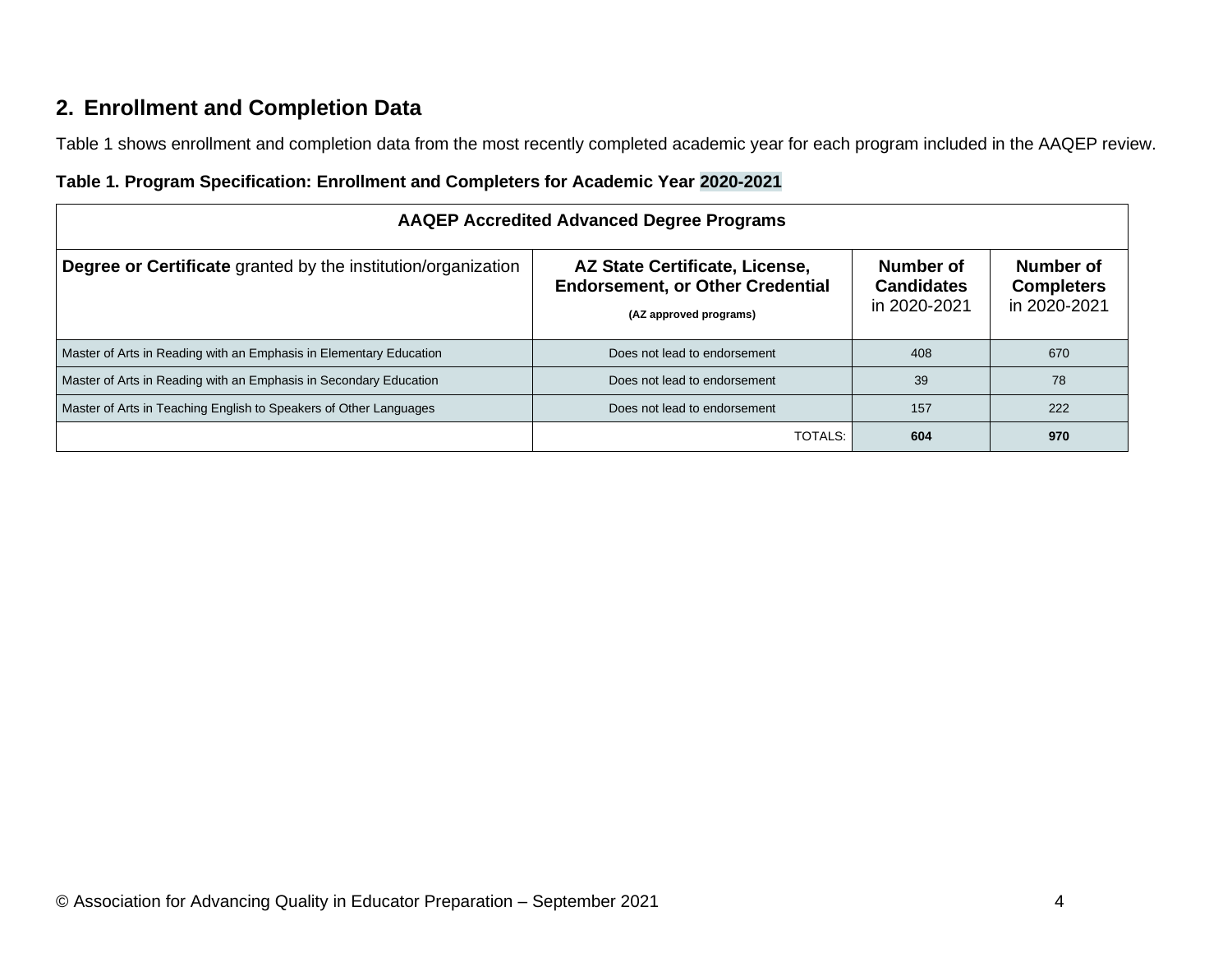#### **Added or Discontinued Programs**

Any programs within the AAQEP review that have been added or discontinued within the past year are listed below. (This list is required only from providers with accredited programs.)

## **Retired Programs**

No AAQEP-accredited advanced degree programs were retired in the 2020-2021 year.

## **New Programs**

No new advanced degree programs launched in the 2020-2021 year.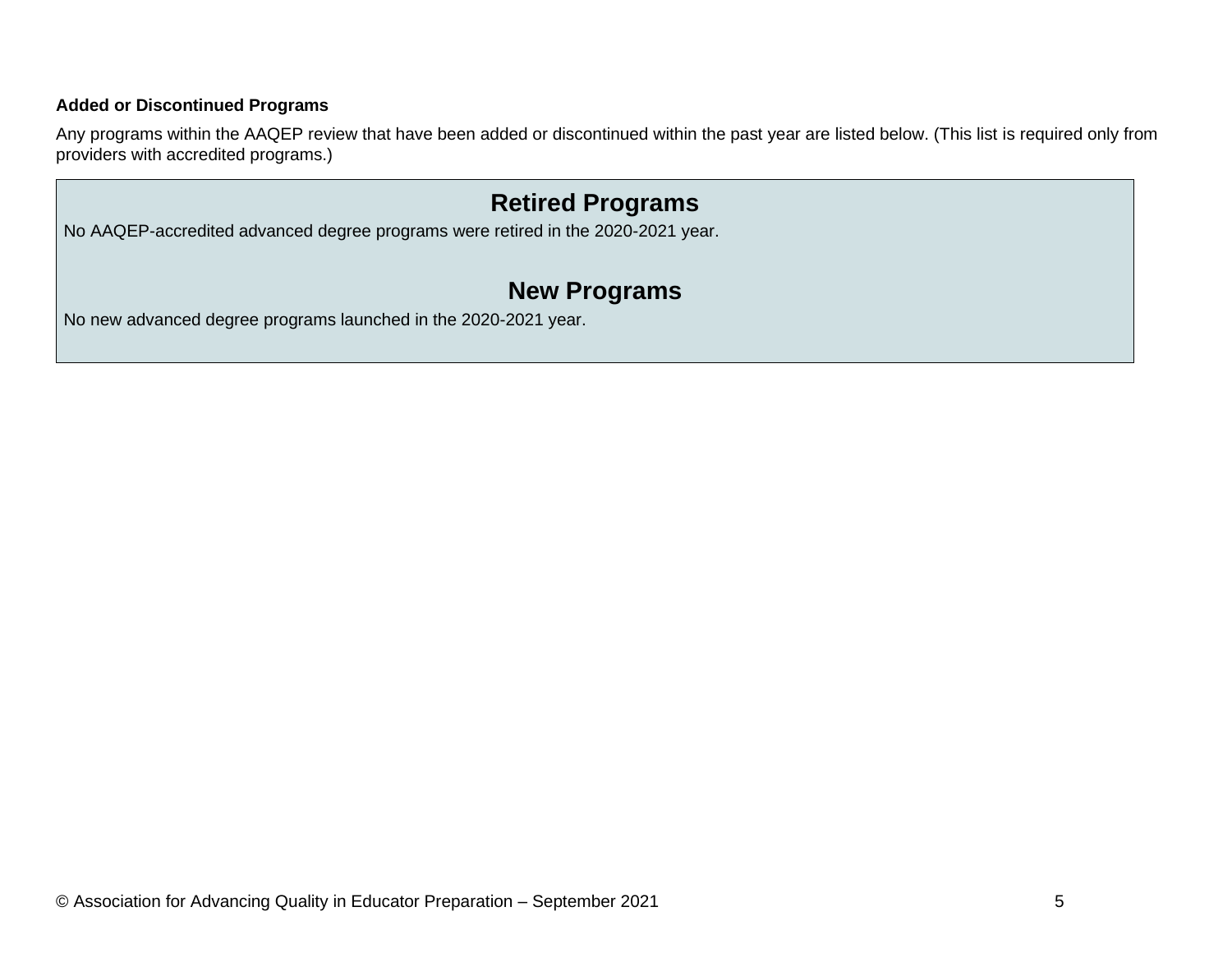### **3. Program Performance Indicators**

The program performance information in Table 2 applies to the academic year indicated in Table 1.

#### **Table 2. Program Performance Indicators**

1. **Total enrollment** in the educator preparation programs shown in Table 1. This figure is an unduplicated count, i.e., individuals earning more than one credential may be counted in more than one line above but only once here.

During the 2020-2021 year, there were 604 candidates enrolled in our AAQEP-accredited advanced programs.

2. **Total number of unique completers** (across all programs) included in Table 1. This figure is an unduplicated count, i.e., individuals who earned more than one credential may be counted in more than one line above but only once here.

During the 2020-2021 year, there were 969 unique graduates from our AAQEP-accredited advanced programs.

3. **Number of recommendations** for certificate, license, or endorsement included in Table 1.

Not applicable.

4. **Cohort completion rates for candidates** who completed the various programs within their respective program's expected timeframe and in 1.5 times the expected timeframe.

The cohort completion rates below reflect cohorts with expected graduates in the 2020-2021 year.

Of the programs with cohort completion rates, the expected completion timeframes are as follows:

• 17 months for AAQEP-accredited advanced degree programs.

Completion rates that have fallen below the average rate for comparable AAQEP accredited programs are reviewed annually along with other program data to determine the need for review prior to the scheduled program review cycle.

#### **AAQEP Accredited Advanced Degree Programs:**

|                                                                    | <b>Expected</b>  |                  |                   |                         |
|--------------------------------------------------------------------|------------------|------------------|-------------------|-------------------------|
|                                                                    | <b>Timeframe</b> | 100% Expected    | 100-150% Expected | <b>Total Completion</b> |
| Program                                                            | (Months)         | <b>Timeframe</b> | <b>Timeframe</b>  | Within 150%             |
| Master of Arts in Reading with an Emphasis in Elementary Education |                  | 72.29%           | 12.10%            | 84.39%                  |
| Master of Arts in Reading with an Emphasis in Secondary Education  |                  | 49.21%           | 19.05%            | 68.25%                  |
| Master of Arts in Teaching English to Speakers of Other Languages  |                  | 62.38%           | 15.84%            | 78.22%                  |
| <b>Advanced Degree Program Total</b>                               |                  | 68.42%           | 13.44%            | 81.86%                  |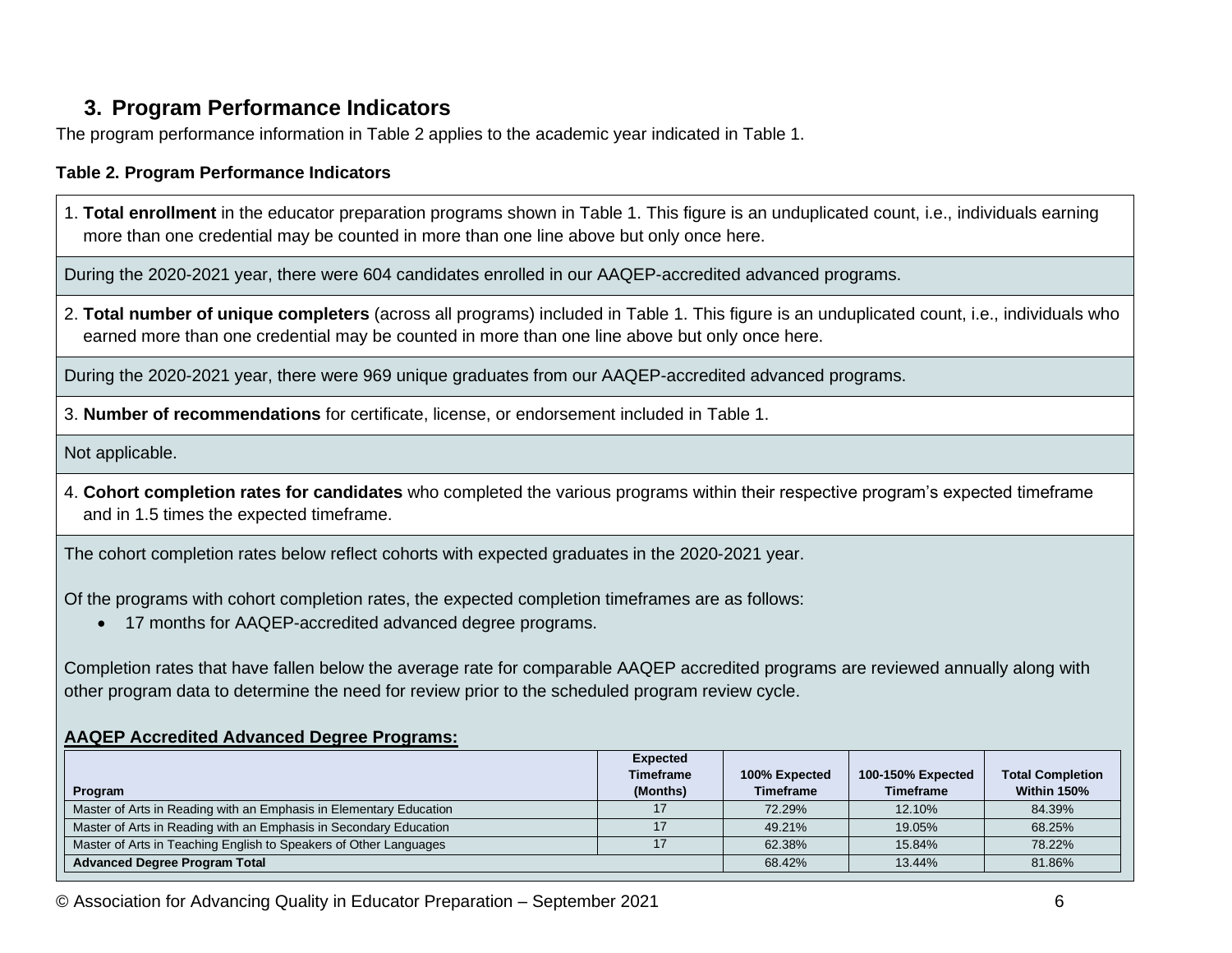5. **Summary of state license examination results**, including teacher performance assessments, and specification of any examinations on which the pass rate (cumulative at time of reporting) was below 80%.

There are no state licensure exams for our AAQEP-accredited advanced degree programs.

6. Narrative explanation of **evidence available from program completers**, with a characterization of findings.

Evidence available from program completers is compiled using highlighted information from the GCU End of Program (EOP) Survey and the College of Education Alumni Survey. End of Program Survey results from 2020 indicate our advanced degree program completers rate their program satisfaction above 90%.

An alumni survey that included more AAQEP and program aligned questions was deployed in 2021 to gather additional information from our 2019 advanced degree program completers. Selected responses from this piloted version of the College of Education Alumni Survey demonstrate how program completers rate their impact on student learning and how their program prepared them to be culturally responsive. In terms of impact on student learning, over 94%\* of advanced program respondents report that their program prepared them to impact student learning. The advanced degree program graduates cited evidence from a variety of student achievement data (standardized tests, formative and summative assessments, etc.). When asked how their program prepared them to become culturally responsive educators, over 94%\* of advanced program graduates felt their program prepared them. We will continue to gather additional data to review and determine expected outcomes and next steps.

#### **Advanced Degree Programs**

1) Results from the 2020 GCU End of Program (EOP) survey indicate a 91.14% program satisfaction.

| ProgramType        | OverallSatisfactionResponseCnt    OverallSatisfaction |        |
|--------------------|-------------------------------------------------------|--------|
| <b>TRADITIONAL</b> |                                                       |        |
| NONTRADITIONAL 597 |                                                       | 91.14% |
| Total              | 597                                                   | 91.14% |

2) Selected responses from the 2019 Graduation Year - College of Education Alumni Survey – Advanced Degree Programs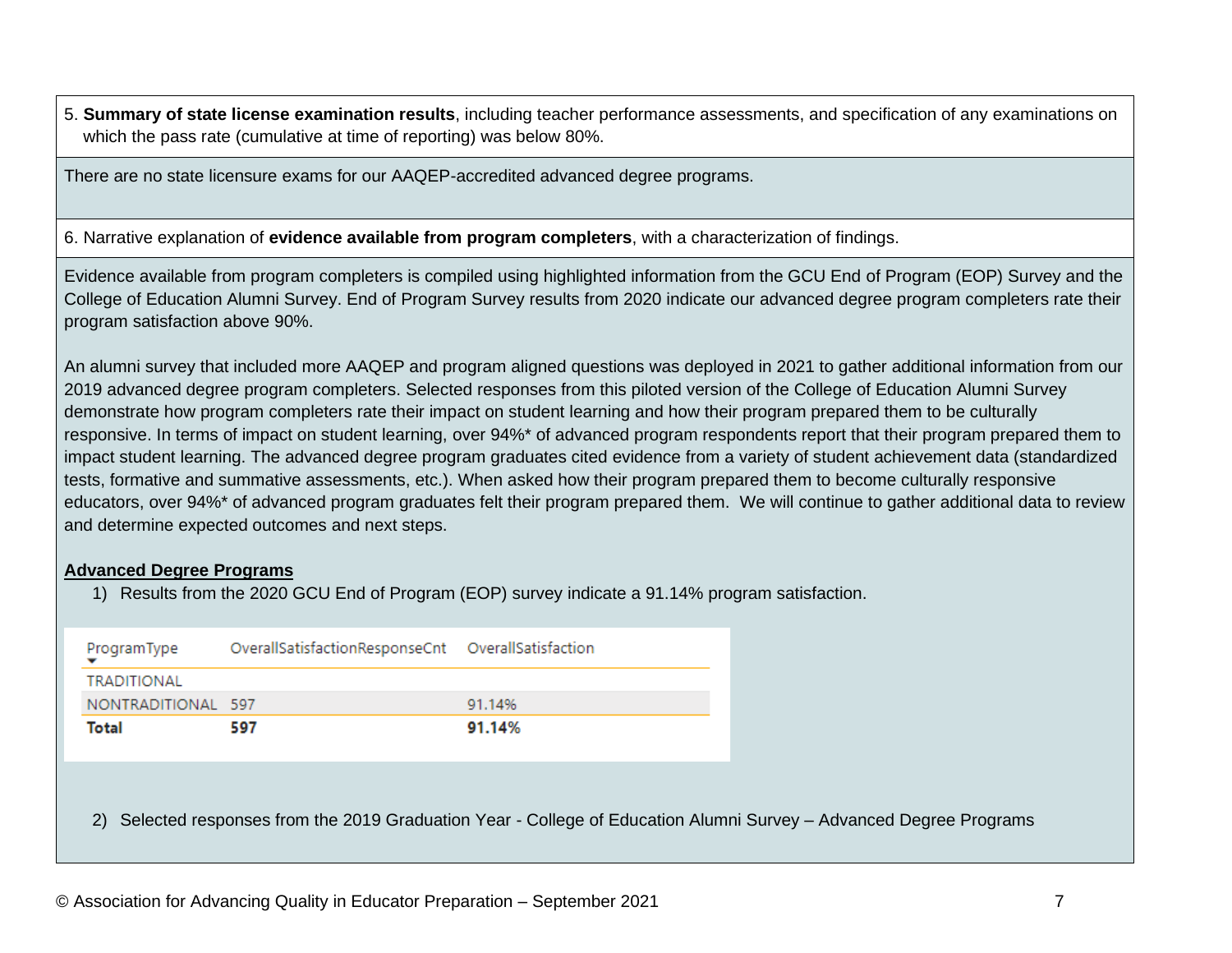

Did your advanced degree program prepare you<br>to be a culturally inclusive and responsive educator able to address diverse learner's needs?

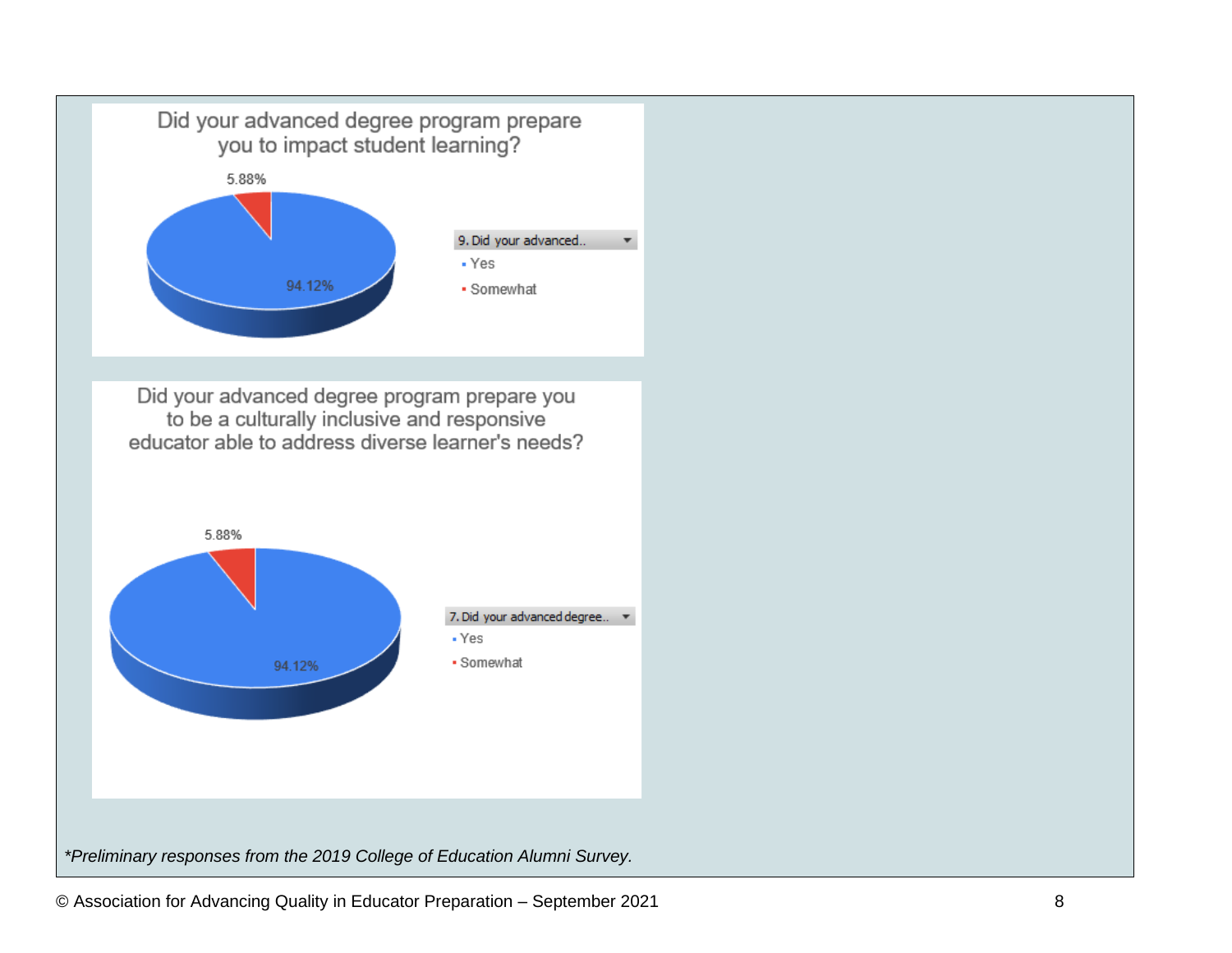7. Narrative explanation of **evidence available from employers of program completers**, with a characterization of findings.

The College of Education gathers formal and informal information on their graduates from the following sources – survey/interviews with local and Arizona principals and district officials, and targeted national principal survey on a rotating cycle. At this time, the State of Arizona does not do any survey of principals or districts for any information on candidates or graduates. The results and findings from these sources demonstrate that the GCU graduates in general are in high demand for jobs, are prepared for the demands of teaching, are professionals with good character and values, and are responsive to student needs. The findings are similar from both local and national perspectives. While the College of Education is always on a path of continuous improvement, we do take note that our graduates appear to be learning, leading, and serving in their communities.

#### **Examples of Evidence Available from Employers of Program Completers:**

**Lopes Leap to Teach and Lead** is a biannual event hosted by the College for schools and districts to build relationships with our candidates and graduates for potential placement in their schools. Surveys and interviews are conducted at each event to gather information regarding our graduates and ways to better serve the communities. Due to continued COVID-19 restrictions, the spring 2021 event was held virtually. The fall 21 event was held on November 16, 2021. Forty-four employers were in attendance. Seventeen respondents representing schools and districts in Arizona were interviewed.

#### • **Question 1 - "Do you currently have GCU candidates or alumni at your school?"**

17 responded they had candidates and graduates in their schools in the following ways:

- Practicum/field experiences and/or student teaching (11)
- Contracted employees (15) (Some sites have both current students and contracted employees.)
- **Question 3 – "What qualities do GCU students/alumni possess that other students/graduates do not?"**
	- $\circ$  Responses included "compassionate and a heart that understands education is a calling," "appreciative of the opportunity to intern," "knowledge of their content area and technology skills," "strong work ethic, reliability and professionalism," "good understanding of the community and area they serve"
- **Question 4 – "How could the College of Education help you in both preparing teachers and filling the different needs at your school?"**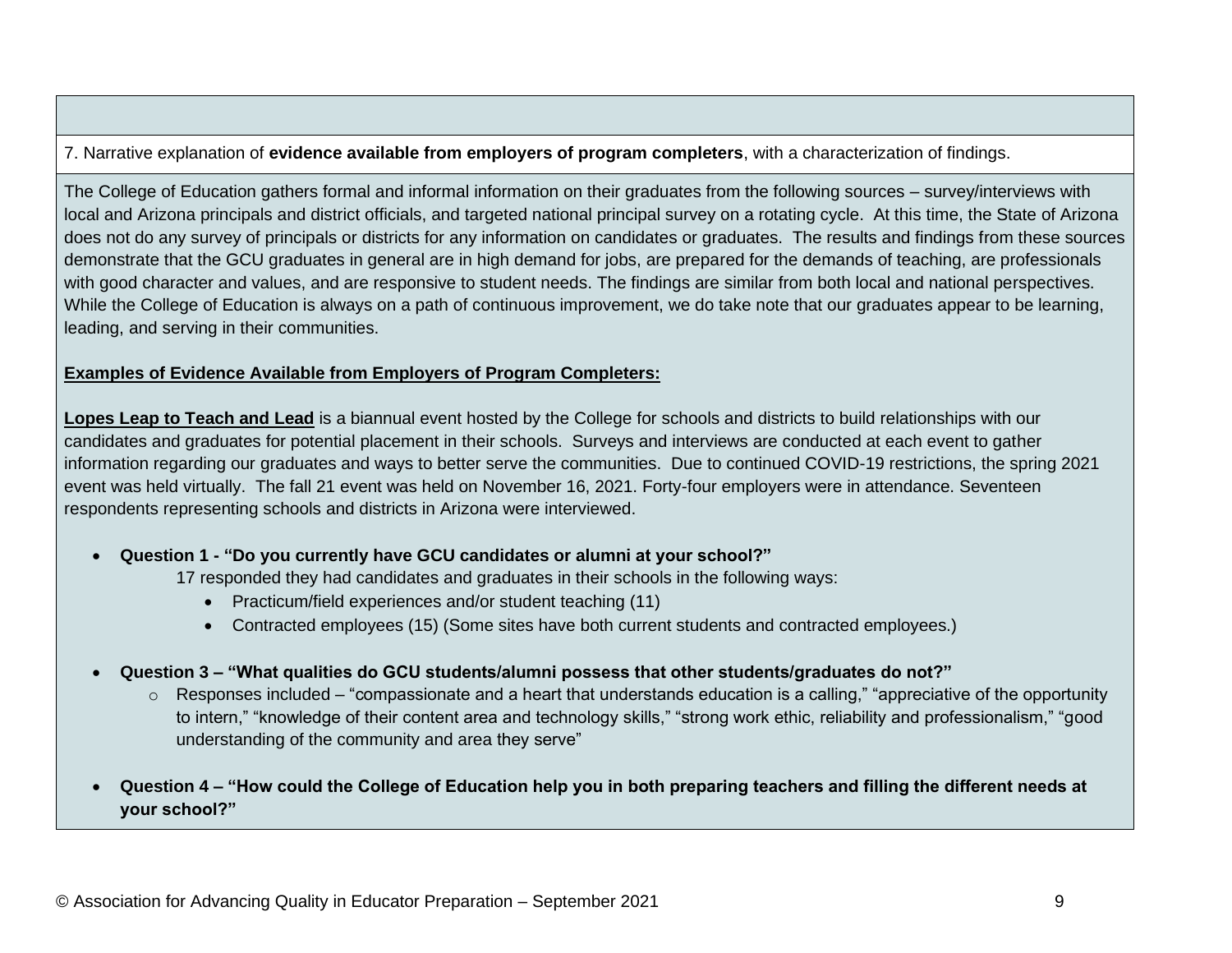o Responses included – "more preparation on lesson planning," "additional theology background," "focus on challenges specific to Arizona – familiarity with the school's family community and diverse backgrounds," "continued events and ways to connect with candidates," "increased and stronger partnerships"

#### **National Survey Data**

COE previously worked with Eduventures to collect employer survey data for completers of our advanced programs. As the pandemic moved us into a transitional period, we moved away from utilizing the resources of Eduventures, and have strategized with our internal partners and resources to move towards innovative solutions for obtaining this type of data. We plan to expand our collection of advanced program employer data in 2022 including, but not limited to, resources from our Alumni Office to retrieve data from Linked In, surveys to alumni, and contacting advanced program employers.

8. **Employment (and/or more schooling) rates** for the immediate prior year's completers, if known.

#### **Advanced Programs**

GCU End of Program (EOP) survey data from the 2020 graduation year shows a 98% employment and graduate school rate for our advanced degree programs at the time of program completion.

GCU Alumni Survey data from the 2019 graduation year shows a 96% employment and graduate school rate for graduates of our AAQEP accredited advanced degree programs.

### **4. Candidate Academic Performance Indicators**

Tables 3 and 4 report on select measures of candidate/completer performance related to AAQEP Standards 1 and 2, including the program's expectations for successful performance and indicators of the degree to which those expectations are met.

#### **Table 3. Expectations and Performance on Standard 1: Candidate and Completer Performance**

|                                                | <b>Standard 1: Advanced Degree Programs</b>                |                                                       |  |  |  |  |  |  |
|------------------------------------------------|------------------------------------------------------------|-------------------------------------------------------|--|--|--|--|--|--|
| Provider<br><b>Selected</b><br><b>Measures</b> | <b>Explanation of</b><br>Performance<br><b>Expectation</b> | Level or Extent of Success in Meeting the Expectation |  |  |  |  |  |  |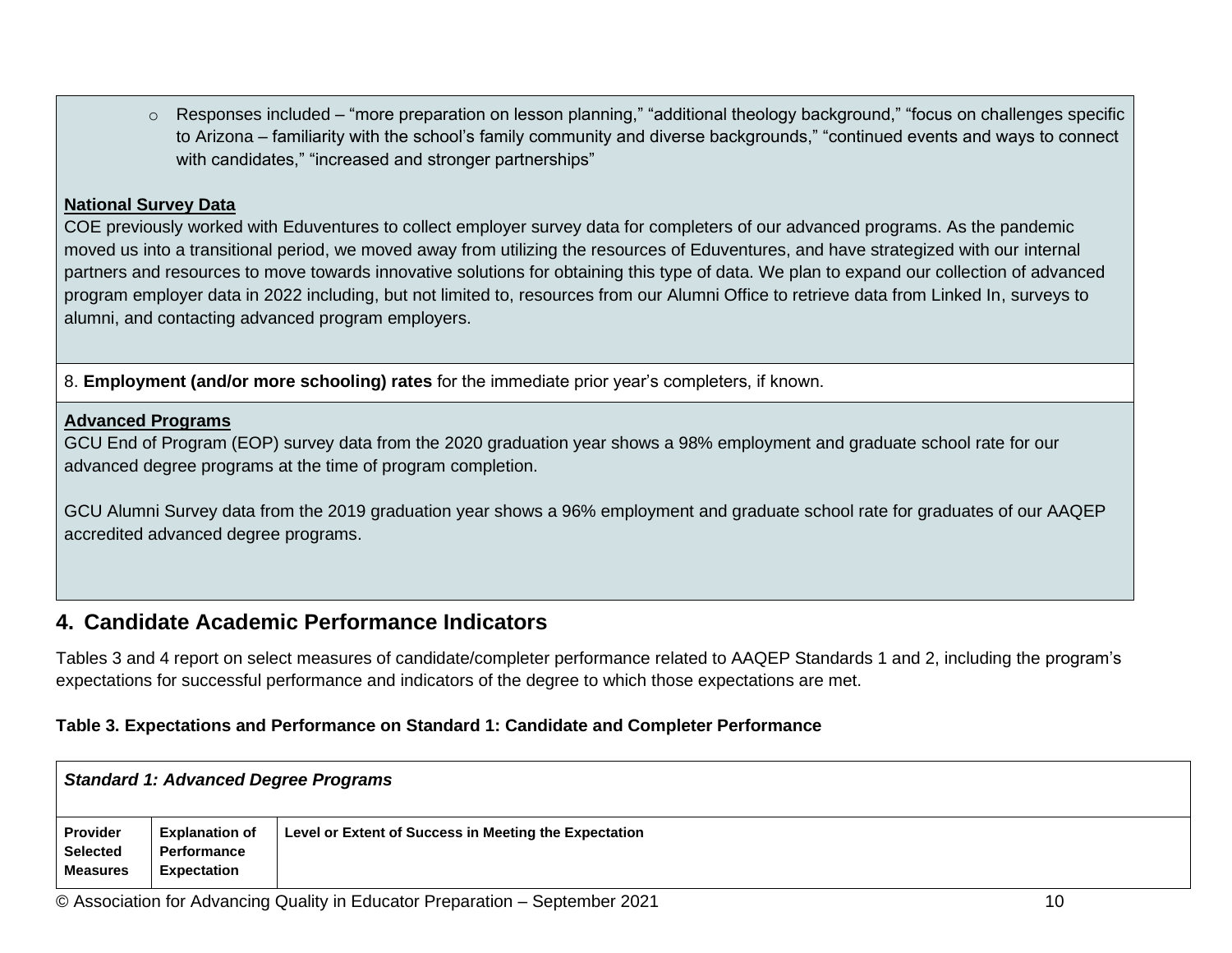| Benchmark     | To begin to                             |                                                               |                                 |                | AAQEP 1.c: Culturally responsive practice, including intersectionality of race, ethnicity, class, gender identity         |  |
|---------------|-----------------------------------------|---------------------------------------------------------------|---------------------------------|----------------|---------------------------------------------------------------------------------------------------------------------------|--|
| Assessment    | measure the overall                     |                                                               |                                 |                | and expression, sexual identity, and the impact of language acquisition and literacy development on learning              |  |
| Data          | program                                 |                                                               |                                 |                |                                                                                                                           |  |
|               | effectiveness, two                      |                                                               |                                 |                |                                                                                                                           |  |
| and           | main sources of                         |                                                               |                                 |                | The 2020-2021 data for graduate-level courses REA-540, REA-545, REA-550, and TSL-567 demonstrated a positive              |  |
| Data Dialogue | data are used that<br>are common to all |                                                               |                                 |                | outcome from benchmark assessment data, candidate success data, and candidate/faculty survey data shown below             |  |
|               | COE advanced                            | by meeting the requisite thresholds for satisfactory results. |                                 |                |                                                                                                                           |  |
|               | degree programs:                        |                                                               |                                 |                |                                                                                                                           |  |
|               | 1) The Digital                          |                                                               |                                 |                |                                                                                                                           |  |
|               | Classroom                               | <b>Benchmark Assessment Data:</b>                             |                                 |                |                                                                                                                           |  |
|               | allows for the                          |                                                               |                                 |                | During the 2020-2021 academic year, benchmark assessment data collected for the select courses were related to            |  |
|               | collection of                           |                                                               |                                 |                | diversity and equity, which aligns to AAQEP standard 1.c. Candidates completing these advanced degree programs            |  |
|               | candidate                               |                                                               |                                 |                |                                                                                                                           |  |
|               | benchmark                               |                                                               |                                 |                | explored foundational theories to support diversity, equity, and culturally responsive instructional practices. Candidate |  |
|               | assessment<br>data down to              |                                                               |                                 |                | benchmark assessment averages ranged between 4.37 and 4.81 out of a total score of 5.                                     |  |
|               | the rubric line                         |                                                               |                                 |                |                                                                                                                           |  |
|               | level. The                              | Advanced Degree Program Benchmark Assessment Data             |                                 |                |                                                                                                                           |  |
|               | College uses                            | Program                                                       | GCU                             | <b>Course</b>  | Average Rubric Score (Out of 5)                                                                                           |  |
|               | the data                                |                                                               | <b>Domain/Competency</b>        |                |                                                                                                                           |  |
|               | collection tool<br><b>Rubric Reader</b> | MA Reading - Elementary                                       | 4.1                             | <b>REA-540</b> | 4.78                                                                                                                      |  |
|               | to assess                               |                                                               | 4.2                             | <b>REA-540</b> | 4.81                                                                                                                      |  |
|               | candidate                               |                                                               | 4.3                             | <b>REA-550</b> | 4.75                                                                                                                      |  |
|               | learning at the                         |                                                               | 4.4                             | <b>REA-540</b> | 4.73                                                                                                                      |  |
|               | competency                              |                                                               |                                 |                |                                                                                                                           |  |
|               | level, by<br>modality, by               | Program                                                       | GCU<br><b>Domain/Competency</b> | <b>Course</b>  | Average Rubric Score (Out of 5)                                                                                           |  |
|               | program of                              | MA Reading - Secondary                                        | 4.1                             | <b>REA-545</b> | 4.60                                                                                                                      |  |
|               | study, as well                          |                                                               | 4.2                             | <b>REA-545</b> | 4.70                                                                                                                      |  |
|               | as by                                   |                                                               | 4.3                             | <b>REA-550</b> | 4.70                                                                                                                      |  |
|               | academic                                |                                                               | 4.4                             | <b>REA-545</b> | 4.72                                                                                                                      |  |
|               | year.                                   |                                                               |                                 |                |                                                                                                                           |  |
|               |                                         | Program                                                       | GCU<br><b>Domain/Competency</b> | <b>Course</b>  | Average Rubric Score (Out of 5)                                                                                           |  |
|               |                                         | <b>MA TESOL</b>                                               | 2.1                             | <b>TSL-567</b> | 4.56                                                                                                                      |  |
|               |                                         |                                                               | 3.3                             | <b>TSL-567</b> | 4.37                                                                                                                      |  |
|               |                                         |                                                               | 4.3                             | <b>TSL-567</b> | 4.61                                                                                                                      |  |
|               |                                         |                                                               |                                 |                |                                                                                                                           |  |
|               |                                         |                                                               |                                 |                |                                                                                                                           |  |
|               |                                         | <b>Data Dialogue</b>                                          |                                 |                |                                                                                                                           |  |
|               |                                         |                                                               |                                 |                |                                                                                                                           |  |
|               |                                         |                                                               |                                 |                |                                                                                                                           |  |
|               |                                         |                                                               |                                 |                | <b>EOCS and Success Rates: REA-540</b>                                                                                    |  |
|               |                                         |                                                               |                                 |                |                                                                                                                           |  |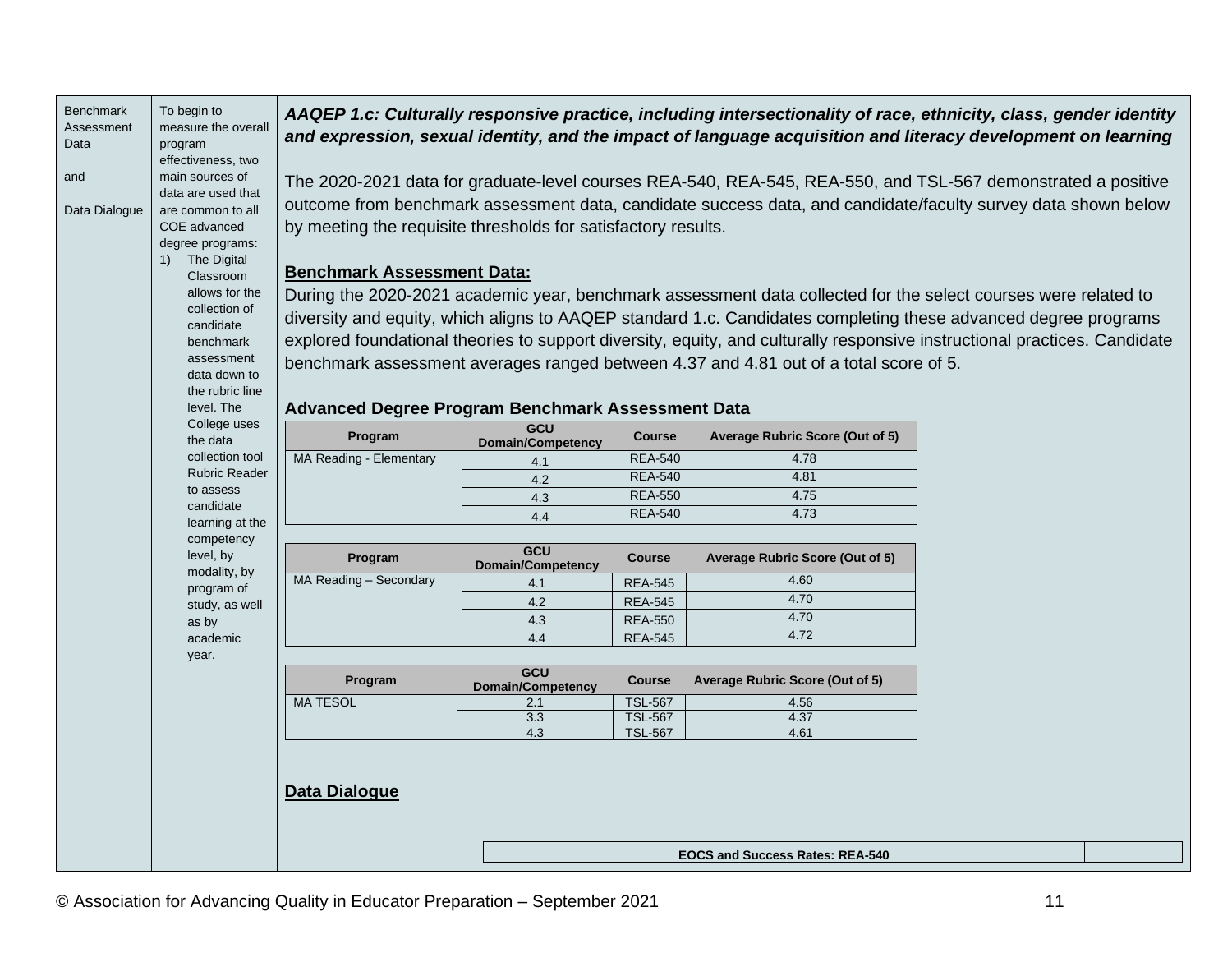| 2)<br>The Data                                                                                           |      |                |              |                  |                                                   |                                                      |                                                      |                                                                   |                                                                          |                      |                                                            |                     |
|----------------------------------------------------------------------------------------------------------|------|----------------|--------------|------------------|---------------------------------------------------|------------------------------------------------------|------------------------------------------------------|-------------------------------------------------------------------|--------------------------------------------------------------------------|----------------------|------------------------------------------------------------|---------------------|
| Dialogue, a                                                                                              |      |                |              |                  |                                                   |                                                      | <b>Curricular</b>                                    |                                                                   |                                                                          | <b>Instructional</b> |                                                            | <b>Success Rate</b> |
| college-<br>developed<br>metric system,<br>merges data<br>from three                                     |      |                | <b>Seats</b> | <b>Responses</b> | Q1. The<br>assignment<br>directions were<br>clear |                                                      | Q <sub>2</sub> . The<br>assignments<br>were relevant | Q3. The textbook<br>and additional<br>course material<br>assisted | Q4. My instructor<br>was engaged in<br>classroom<br>discussion           |                      | Q5. My<br>instructor<br>provided useful<br>feedback        | <b>Success Rate</b> |
| separate                                                                                                 |      | Q3             | 196          | 146              | 4.26                                              |                                                      | 4.53                                                 | 4.31                                                              | 4.55                                                                     |                      | 4.45                                                       | 98.0%               |
| sources                                                                                                  | 2020 | Q <sub>4</sub> | 141          | 107              | 4.39                                              |                                                      | 4.59                                                 | 4.33                                                              | 4.56                                                                     |                      | 4.50                                                       | 94.3%               |
| (Academic<br>Metrics &                                                                                   |      | Q1             | 180          | 149              | 4.24                                              |                                                      | 4.45                                                 | 4.16                                                              | 4.47                                                                     |                      | 4.37                                                       | 98.9%               |
| Trends.                                                                                                  | 2021 | Q2             |              |                  |                                                   |                                                      |                                                      |                                                                   |                                                                          |                      |                                                            |                     |
| student End of                                                                                           |      |                | 186          | 146              | 4.47                                              |                                                      | 4.65                                                 | 4.42                                                              | 4.58                                                                     |                      | 4.60                                                       | 97.8%               |
| Course<br>Surveys                                                                                        |      |                |              |                  |                                                   |                                                      |                                                      |                                                                   |                                                                          |                      |                                                            |                     |
| (EOCS), and                                                                                              |      |                |              |                  |                                                   | FEOCS: REA-540                                       |                                                      |                                                                   |                                                                          |                      |                                                            |                     |
| Faculty End of<br>Course<br>Surveys<br>(FEOCS) at<br>the course                                          |      |                |              | <b>Sections</b>  | <b>Responses</b>                                  | <b>The</b><br>assignment<br>directions<br>were clear | The<br>assignments<br>cover<br>objectives            | <b>The</b><br>materials<br>are free<br>of errors                  | <b>The</b><br>syllabus<br>and<br>course<br>material<br>are up to<br>date |                      |                                                            |                     |
| level to inform                                                                                          |      | Q <sub>3</sub> |              | 13               | 6                                                 | 4.83                                                 | 5.00                                                 | 4.50                                                              | 4.83                                                                     |                      |                                                            |                     |
| course and<br>program                                                                                    | 2020 | Q4             |              | 10               | $\overline{5}$                                    | 4.20                                                 | 4.80                                                 | 4.75                                                              | 4.80                                                                     |                      |                                                            |                     |
| improvements.                                                                                            | 2021 | Q1             |              | 11               | $\overline{3}$                                    | 5.00                                                 | 5.00                                                 | 5.00                                                              | 5.00                                                                     |                      |                                                            |                     |
|                                                                                                          |      | Q2             |              | 11               | 5                                                 | 4.80                                                 | 5.00                                                 | 5.00                                                              | 5.00                                                                     |                      |                                                            |                     |
| The College of<br>Education has set a<br>level of success for<br><b>Benchmark</b>                        |      |                |              |                  |                                                   |                                                      |                                                      |                                                                   |                                                                          |                      |                                                            |                     |
| <b>Assessment Data</b>                                                                                   |      |                |              |                  |                                                   |                                                      |                                                      | <b>EOCS and Success Rates: REA-545</b>                            |                                                                          |                      |                                                            |                     |
| and all areas within                                                                                     |      |                |              |                  |                                                   |                                                      | <b>Curricular</b>                                    |                                                                   |                                                                          | Instructional        |                                                            | <b>Success Rate</b> |
| the Data Dialogue,<br>other than success<br>rates, at a minimum<br>threshold of 4.00<br>for satisfactory |      |                | <b>Seats</b> | <b>Responses</b> | Q1. The<br>assignment<br>directions were<br>clear |                                                      | Q2. The<br>assignments<br>were relevant              | Q3. The textbook<br>and additional<br>course material<br>assisted | Q4. My instructor<br>was engaged in<br>classroom<br>discussion           |                      | <b>Q5. My</b><br>instructor<br>provided useful<br>feedback | <b>Success Rate</b> |
| results. For                                                                                             |      | Q3             | 20           | 17               | 4.24                                              |                                                      | 4.59                                                 | 4.47                                                              | 4.76                                                                     |                      | 4.65                                                       | 90.0%               |
| success rates                                                                                            | 2020 | Q <sub>4</sub> | 16           | 12               | 4.50                                              |                                                      | 4.67                                                 | 4.50                                                              | 4.42                                                                     |                      | 4.17                                                       | 100.0%              |
| within the End of<br><b>Course Surveys</b>                                                               |      | Q1             | 30           | 25               | 4.12                                              |                                                      | 4.52                                                 | 4.24                                                              | 4.68                                                                     |                      | 4.64                                                       | 96.7%               |
| (EOCS) for the                                                                                           | 2021 | Q2             | 14           | 12               | 3.83                                              |                                                      | 4.33                                                 | 4.25                                                              | 3.83                                                                     |                      | 3.50                                                       | 100.0%              |
| Data Dialogue                                                                                            |      |                |              |                  |                                                   |                                                      |                                                      |                                                                   |                                                                          |                      |                                                            |                     |
| process, the<br>minimum threshold                                                                        |      |                |              |                  |                                                   |                                                      |                                                      |                                                                   |                                                                          |                      |                                                            |                     |
| for satisfactory                                                                                         |      |                |              |                  |                                                   | FEOCS: REA-545<br><b>The</b>                         | <b>The</b>                                           | <b>The</b>                                                        | <b>The</b>                                                               |                      |                                                            |                     |
| results is 90%.                                                                                          |      |                |              | <b>Sections</b>  | <b>Responses</b>                                  | assignment                                           | assignments                                          | materials                                                         | syllabus                                                                 |                      |                                                            |                     |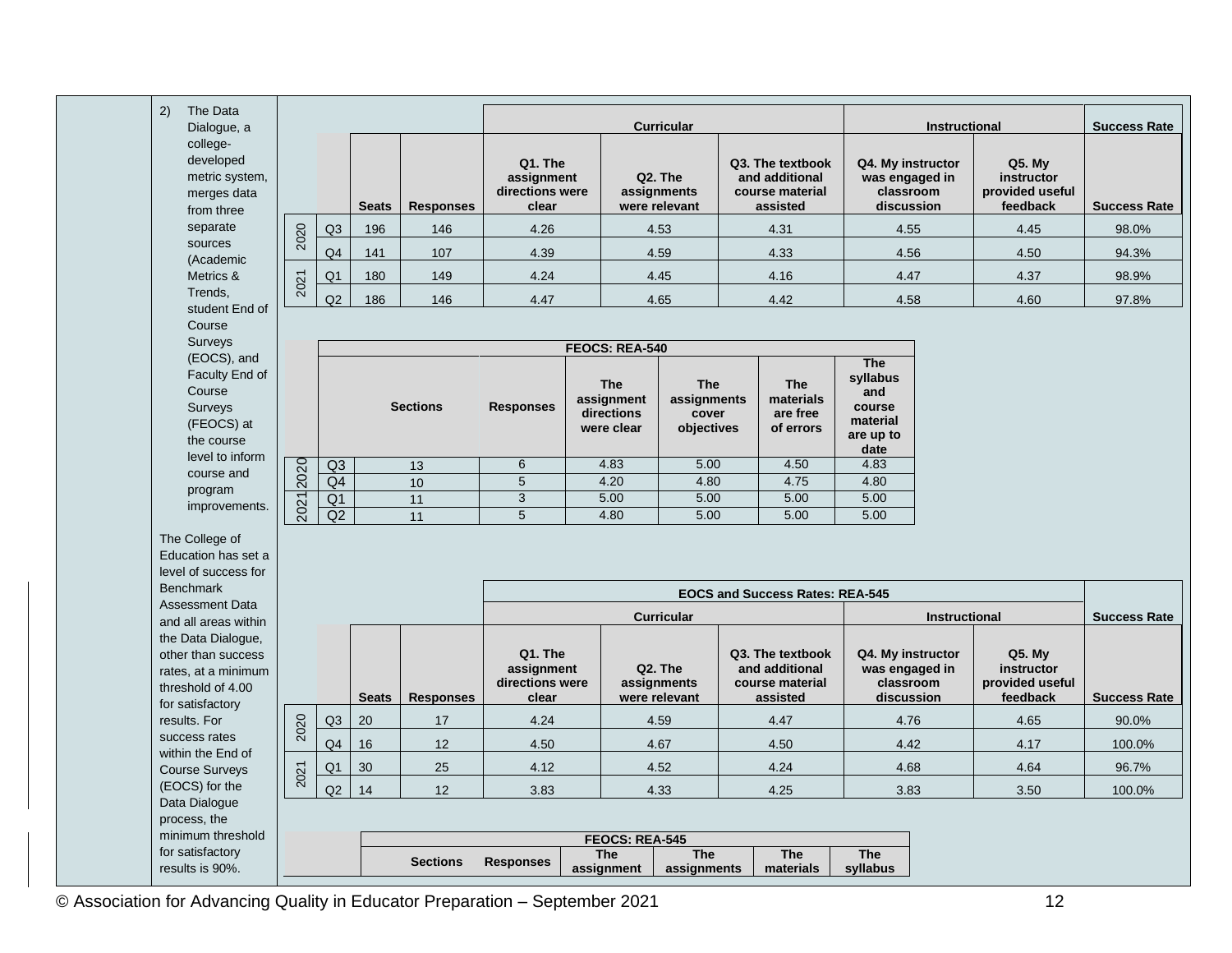|      |                |   |   | directions<br>were clear | cover<br>objectives | are free<br>of errors | and<br>course<br>material<br>are up to<br>date |
|------|----------------|---|---|--------------------------|---------------------|-----------------------|------------------------------------------------|
| 2020 | Q <sub>3</sub> | 4 | າ | 4.50                     | 4.50                | 4.50                  | 4.50                                           |
|      | Q4             | 3 |   | 5.00                     | 5.00                | 5.00                  | 5.00                                           |
| 2021 | Q <sub>1</sub> |   |   | 4.50                     | 4.50                | 4.50                  | 4.50                                           |
|      | Q2             |   |   | 4.00                     | 4.00                | 4.00                  | 4.00                                           |

|      |                |              |                  | <b>EOCS and Success Rates: REA-550</b>            |                                         |                                                                   |                                                                |                                                       |                     |
|------|----------------|--------------|------------------|---------------------------------------------------|-----------------------------------------|-------------------------------------------------------------------|----------------------------------------------------------------|-------------------------------------------------------|---------------------|
|      |                |              |                  |                                                   | <b>Curricular</b>                       |                                                                   | <b>Instructional</b>                                           | <b>Success Rate</b>                                   |                     |
|      |                | <b>Seats</b> | <b>Responses</b> | Q1. The<br>assignment<br>directions were<br>clear | Q2. The<br>assignments<br>were relevant | Q3. The textbook<br>and additional<br>course material<br>assisted | Q4. My instructor<br>was engaged in<br>classroom<br>discussion | $Q5.$ My<br>instructor<br>provided useful<br>feedback | <b>Success Rate</b> |
| 2020 | Q3             | 238          | 203              | 4.39                                              | 4.54                                    | 4.30                                                              | 4.47                                                           | 4.42                                                  | 98.7%               |
|      | Q4             | 204          | 167              | 4.32                                              | 4.43                                    | 4.18                                                              | 4.40                                                           | 4.34                                                  | 96.1%               |
|      | Q <sub>1</sub> | 231          | 185              | 4.36                                              | 4.50                                    | 4.17                                                              | 4.55                                                           | 4.51                                                  | 98.3%               |
| 2021 | Q2             | 154          | 124              | 4.52                                              | 4.60                                    | 4.43                                                              | 4.60                                                           | 4.52                                                  | 97.4%               |

|      |                |                 |                  | <b>FEOCS: REA-550</b>                                |                                                  |                                                  |                                                                          |
|------|----------------|-----------------|------------------|------------------------------------------------------|--------------------------------------------------|--------------------------------------------------|--------------------------------------------------------------------------|
|      |                | <b>Sections</b> | <b>Responses</b> | <b>The</b><br>assignment<br>directions<br>were clear | <b>The</b><br>assignments<br>cover<br>objectives | <b>The</b><br>materials<br>are free<br>of errors | <b>The</b><br>syllabus<br>and<br>course<br>material<br>are up to<br>date |
| 2020 | Q <sub>3</sub> | 14              |                  | 4.86                                                 | 5.00                                             | 5.00                                             | 4.57                                                                     |
|      | Q4             | 12              | 4                | 5.00                                                 | 5.00                                             | 5.00                                             | 5.00                                                                     |
| 2021 | Q1             | 14              | 8                | 5.00                                                 | 5.00                                             | 5.00                                             | 5.00                                                                     |
|      | Q2             | 12              | $\overline{2}$   | 5.00                                                 | 4.50                                             | 5.00                                             | 4.50                                                                     |

|    |    |              |                  |                                                                                              | <b>Curricular</b> |                                                                      | <b>Instructional</b>                                                     | <b>Success Rate</b>                                      |                     |
|----|----|--------------|------------------|----------------------------------------------------------------------------------------------|-------------------|----------------------------------------------------------------------|--------------------------------------------------------------------------|----------------------------------------------------------|---------------------|
|    |    | <b>Seats</b> | <b>Responses</b> | Q1. The<br>Q2. The<br>assignment<br>assignments<br>directions were<br>were relevant<br>clear |                   | Q3. The<br>textbook and<br>additional<br>course material<br>assisted | <b>Q4. Mv</b><br>instructor was<br>engaged in<br>classroom<br>discussion | $Q5.$ My<br>instructor<br>provided<br>useful<br>feedback | <b>Success Rate</b> |
| 88 | Q3 | 61           | 56               | 4.64                                                                                         | 4.75              | 4.55                                                                 | 4.77                                                                     | 4.71                                                     | 98.4%               |

© Association for Advancing Quality in Educator Preparation – September 2021 13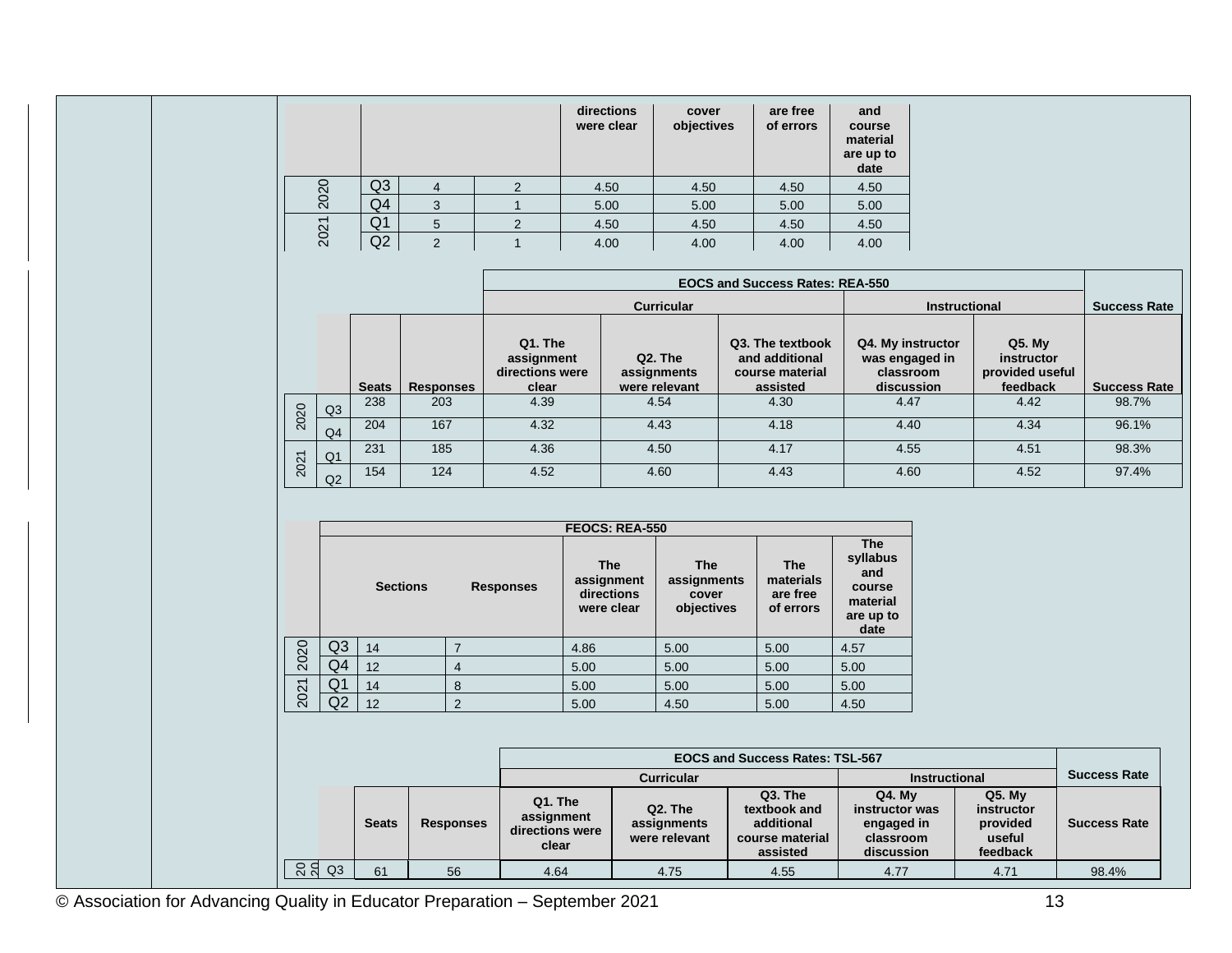|      | Q4             | 65                   | 50              | 4.32                                                                           | 4.58                                                 |  | 4.28                                             |                                                                    |  | 4.52                                             | 4.38                                                                                                                                                                                                                                                                                                                                                                                                                                                                                                                                                                                                                                                                                                                 | 96.9%                                                                                                                                                                                                                                                                                                                                                            |  |
|------|----------------|----------------------|-----------------|--------------------------------------------------------------------------------|------------------------------------------------------|--|--------------------------------------------------|--------------------------------------------------------------------|--|--------------------------------------------------|----------------------------------------------------------------------------------------------------------------------------------------------------------------------------------------------------------------------------------------------------------------------------------------------------------------------------------------------------------------------------------------------------------------------------------------------------------------------------------------------------------------------------------------------------------------------------------------------------------------------------------------------------------------------------------------------------------------------|------------------------------------------------------------------------------------------------------------------------------------------------------------------------------------------------------------------------------------------------------------------------------------------------------------------------------------------------------------------|--|
| 2021 | Q <sub>1</sub> | 61                   | 47              | 4.43                                                                           | 4.66                                                 |  | 4.45                                             |                                                                    |  | 4.67                                             | 4.55                                                                                                                                                                                                                                                                                                                                                                                                                                                                                                                                                                                                                                                                                                                 | 95.1%                                                                                                                                                                                                                                                                                                                                                            |  |
|      | Q2             | 100                  | 84              | 4.36                                                                           | 4.54                                                 |  | 4.26                                             |                                                                    |  | 4.60                                             | 4.55                                                                                                                                                                                                                                                                                                                                                                                                                                                                                                                                                                                                                                                                                                                 | 97.0%                                                                                                                                                                                                                                                                                                                                                            |  |
|      |                |                      |                 |                                                                                |                                                      |  |                                                  |                                                                    |  |                                                  |                                                                                                                                                                                                                                                                                                                                                                                                                                                                                                                                                                                                                                                                                                                      |                                                                                                                                                                                                                                                                                                                                                                  |  |
|      |                |                      |                 |                                                                                | FEOCS: TSL-567                                       |  |                                                  |                                                                    |  |                                                  |                                                                                                                                                                                                                                                                                                                                                                                                                                                                                                                                                                                                                                                                                                                      |                                                                                                                                                                                                                                                                                                                                                                  |  |
|      |                |                      | <b>Sections</b> | <b>Responses</b>                                                               | <b>The</b><br>assignment<br>directions<br>were clear |  | <b>The</b><br>assignments<br>cover<br>objectives | <b>The</b><br>syllabus<br>and course<br>material are<br>up to date |  | <b>The</b><br>materials<br>are free of<br>errors |                                                                                                                                                                                                                                                                                                                                                                                                                                                                                                                                                                                                                                                                                                                      |                                                                                                                                                                                                                                                                                                                                                                  |  |
| 2020 |                | Q <sub>3</sub>       | 4               | 3                                                                              | 4.67                                                 |  | 4.67                                             | 4.67                                                               |  | 4.67                                             |                                                                                                                                                                                                                                                                                                                                                                                                                                                                                                                                                                                                                                                                                                                      |                                                                                                                                                                                                                                                                                                                                                                  |  |
|      |                | Q <sub>4</sub>       | 5               | 2                                                                              | 4.50                                                 |  | 4.50                                             | 4.50                                                               |  | 4.50                                             |                                                                                                                                                                                                                                                                                                                                                                                                                                                                                                                                                                                                                                                                                                                      |                                                                                                                                                                                                                                                                                                                                                                  |  |
| 2021 |                | Q <sub>1</sub><br>Q2 | $\overline{7}$  | 4<br>4.00<br>4.00<br>4.00<br>4.00<br>5.00<br>5.00<br>5.00<br>$\Delta$<br>5.00  |                                                      |  |                                                  |                                                                    |  |                                                  |                                                                                                                                                                                                                                                                                                                                                                                                                                                                                                                                                                                                                                                                                                                      |                                                                                                                                                                                                                                                                                                                                                                  |  |
|      |                |                      |                 | program's upcoming revision in progress and scheduled to be completed in 2022. |                                                      |  |                                                  |                                                                    |  |                                                  | In alignment with the College of Education's ongoing path towards continuous improvement, culturally responsive<br>related to culturally responsive and inclusive practices needed to teach reading content area and literacy skills.<br>Assignments were constructed to address culturally responsive learning in the classroom, which included best<br>practices incorporated within instruction. More specifically, the focus of culturally responsive teaching practices is<br>embedded throughout assignments as well as current topic materials supporting the candidate's knowledge for<br>race, ethnicity, class gender identity and expression, and sexual identity will be incorporated into this advanced | practices were an area reviewed for improvement and transparency. As part of a recent program revision, culturally<br>responsive and inclusive practices were embedded in both REA-540 and REA-545 to support instructional practices<br>learning purposes. For TSL-567, further development of culturally responsive practices specific to intersectionality of |  |

## **Table 4. Expectations and Performance on Standard 2: Completer Professional Competence and Growth**

|                                                 | Standard 2: Advanced Degree Programs                              |                                                       |  |  |  |  |  |  |  |
|-------------------------------------------------|-------------------------------------------------------------------|-------------------------------------------------------|--|--|--|--|--|--|--|
| <b>Provider-</b><br>Selected<br><b>Measures</b> | <b>Explanation of</b><br><b>Performance</b><br><b>Expectation</b> | Level or Extent of Success in Meeting the Expectation |  |  |  |  |  |  |  |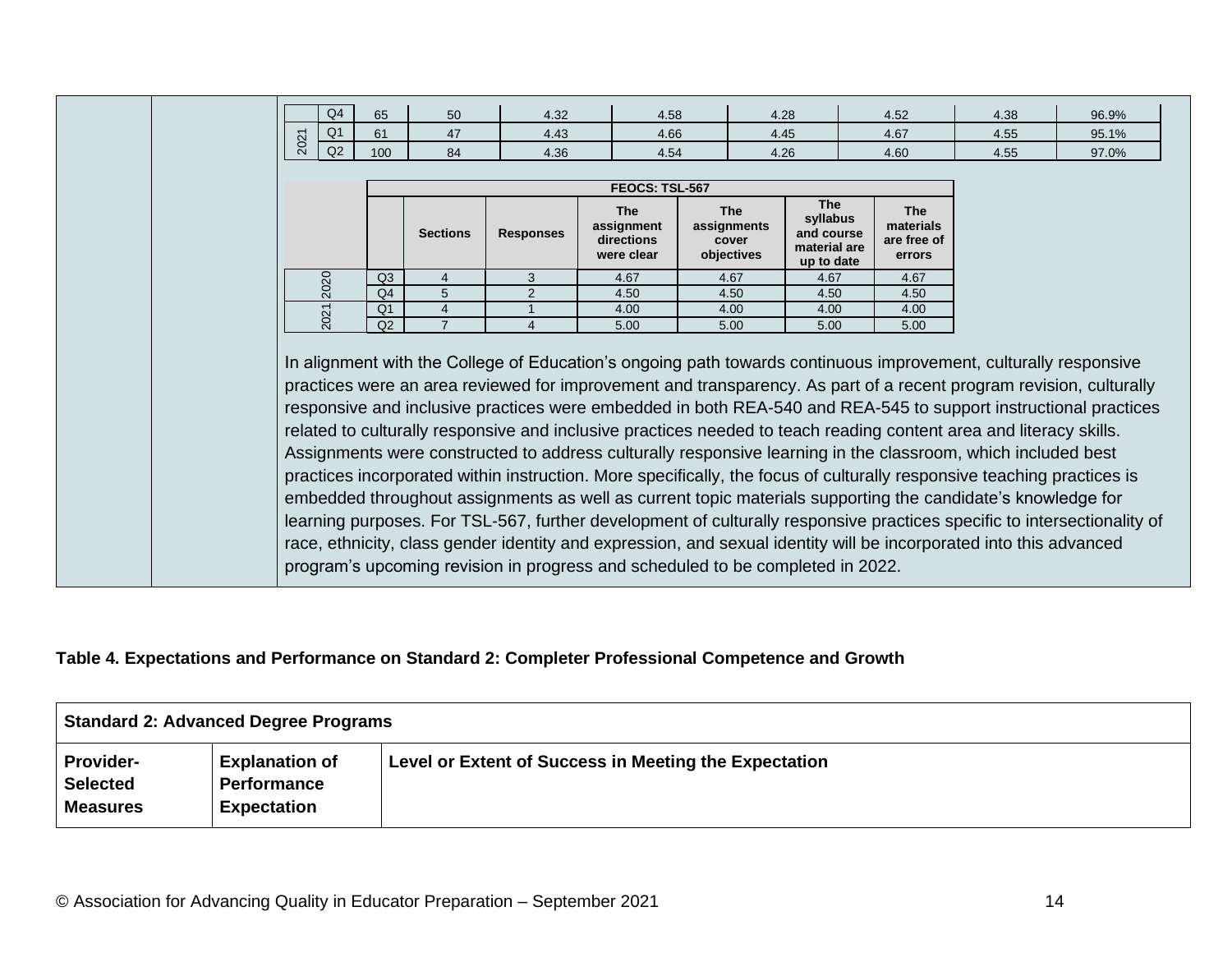| <b>Benchmark Assessment</b> |                 | To begin to measure the                 |                                                                                                |                                                                                                       |                | AAQEP 2.a: Understand and engage local school and cultural communities, and communicate              |  |  |  |  |  |
|-----------------------------|-----------------|-----------------------------------------|------------------------------------------------------------------------------------------------|-------------------------------------------------------------------------------------------------------|----------------|------------------------------------------------------------------------------------------------------|--|--|--|--|--|
| Data and Data Dialogue      | overall program | effectiveness, two main                 |                                                                                                |                                                                                                       |                | and foster relationships with families/guardians/caregivers in a variety of communities              |  |  |  |  |  |
|                             |                 | sources of data are used                |                                                                                                |                                                                                                       |                |                                                                                                      |  |  |  |  |  |
|                             |                 | that are common to all COE              |                                                                                                |                                                                                                       |                | Standard 2.a focuses on the awareness of school, community, and families as a collaborative team to  |  |  |  |  |  |
|                             |                 | advanced degree                         |                                                                                                |                                                                                                       |                | support student learning. The 2020-2021 data was aligned to competencies focused on collaborative    |  |  |  |  |  |
|                             | programs:       |                                         |                                                                                                |                                                                                                       |                |                                                                                                      |  |  |  |  |  |
|                             | 1)              | The Digital<br>Classroom allows         |                                                                                                |                                                                                                       |                | efforts between schools and families to support student learning. Data during the 2020-2021 academic |  |  |  |  |  |
|                             |                 | for the collection                      | years revealed successful outcomes in student performance. For example, the average assessment |                                                                                                       |                |                                                                                                      |  |  |  |  |  |
|                             |                 | of candidate                            |                                                                                                |                                                                                                       |                | score for REA-550 ranges from 4.60 to 4.91 out of a total of 5. This confirms candidates' knowledge  |  |  |  |  |  |
|                             |                 | benchmark                               |                                                                                                | related to understanding of how to engage with schools and communities, ultimately to support student |                |                                                                                                      |  |  |  |  |  |
|                             |                 | assessment data<br>down to the          | learning.                                                                                      |                                                                                                       |                |                                                                                                      |  |  |  |  |  |
|                             |                 | rubric line level.                      |                                                                                                |                                                                                                       |                |                                                                                                      |  |  |  |  |  |
|                             |                 | The College uses                        | <b>Benchmark Assessment Data</b>                                                               |                                                                                                       |                |                                                                                                      |  |  |  |  |  |
|                             |                 | the data<br>collection tool             | Program                                                                                        | <b>Domain/Competency</b>                                                                              | <b>Course</b>  | Average Rubric Score (Out of 5)                                                                      |  |  |  |  |  |
|                             |                 | <b>Rubric Reader to</b>                 | MA in Reading Elementary Ed                                                                    |                                                                                                       | <b>REA-540</b> | 4.78                                                                                                 |  |  |  |  |  |
|                             |                 | assess candidate                        |                                                                                                | 4.1<br>4.2                                                                                            | <b>REA-540</b> | 4.81                                                                                                 |  |  |  |  |  |
|                             |                 | learning at the<br>competency           |                                                                                                |                                                                                                       |                |                                                                                                      |  |  |  |  |  |
|                             |                 | level, by                               |                                                                                                | 4.3                                                                                                   | <b>REA-550</b> | 4.75                                                                                                 |  |  |  |  |  |
|                             |                 | modality, by<br>program of study,       | MA in Reading Secondary Ed                                                                     | 4.4                                                                                                   | <b>REA-540</b> | 4.73                                                                                                 |  |  |  |  |  |
|                             |                 | as well as by                           |                                                                                                | 4.1                                                                                                   | <b>REA-545</b> | 4.60                                                                                                 |  |  |  |  |  |
|                             |                 | academic year.                          |                                                                                                | 4.2                                                                                                   | <b>REA-545</b> | 4.70                                                                                                 |  |  |  |  |  |
|                             | 2)              | The Data                                |                                                                                                | 4.3                                                                                                   | <b>REA-550</b> | 4.70                                                                                                 |  |  |  |  |  |
|                             |                 | Dialogue, a                             |                                                                                                | 4.4                                                                                                   | <b>REA-545</b> | 4.72                                                                                                 |  |  |  |  |  |
|                             |                 | college-                                |                                                                                                |                                                                                                       |                |                                                                                                      |  |  |  |  |  |
|                             |                 | developed metric<br>system, merges      | Program                                                                                        | <b>Domain/Competency</b>                                                                              | <b>Course</b>  | Average Rubric Score (Out of 5)                                                                      |  |  |  |  |  |
|                             |                 | data from three                         | MA in Reading Elementary Ed                                                                    | 5.1                                                                                                   | <b>REA-510</b> | 4.90                                                                                                 |  |  |  |  |  |
|                             |                 | separate sources                        |                                                                                                | 5.2                                                                                                   | <b>REA-550</b> | 4.85                                                                                                 |  |  |  |  |  |
|                             |                 | (Academic<br>Metrics & Trends,          |                                                                                                | 5.3                                                                                                   | <b>REA-550</b> | 4.88                                                                                                 |  |  |  |  |  |
|                             |                 | student End of                          |                                                                                                | 5.4                                                                                                   | <b>REA-560</b> | 4.84                                                                                                 |  |  |  |  |  |
|                             |                 | <b>Course Surveys</b><br>(EOCS), and    | MA in Reading Secondary Ed                                                                     | 5.1                                                                                                   | <b>REA-510</b> | 4.72                                                                                                 |  |  |  |  |  |
|                             |                 | Faculty End of                          |                                                                                                | 5.2                                                                                                   | <b>REA-550</b> | 4.78                                                                                                 |  |  |  |  |  |
|                             |                 | <b>Course Surveys</b><br>(FEOCS) at the |                                                                                                | 5.3                                                                                                   | <b>REA-550</b> | 4.91                                                                                                 |  |  |  |  |  |
|                             |                 | course level to                         |                                                                                                | 5.4                                                                                                   | <b>REA-560</b> | 4.75                                                                                                 |  |  |  |  |  |
|                             |                 | inform course                           |                                                                                                |                                                                                                       |                |                                                                                                      |  |  |  |  |  |
|                             |                 | and program<br>improvements.            | Program                                                                                        | <b>Domain/Competency</b>                                                                              | <b>Course</b>  | Average Rubric Score (Out of 5)                                                                      |  |  |  |  |  |
|                             |                 |                                         |                                                                                                |                                                                                                       |                |                                                                                                      |  |  |  |  |  |

*AAQEP 2.a: Understand and engage local school and cultural communities, and communicate* 

© Association for Advancing Quality in Educator Preparation – September 2021 15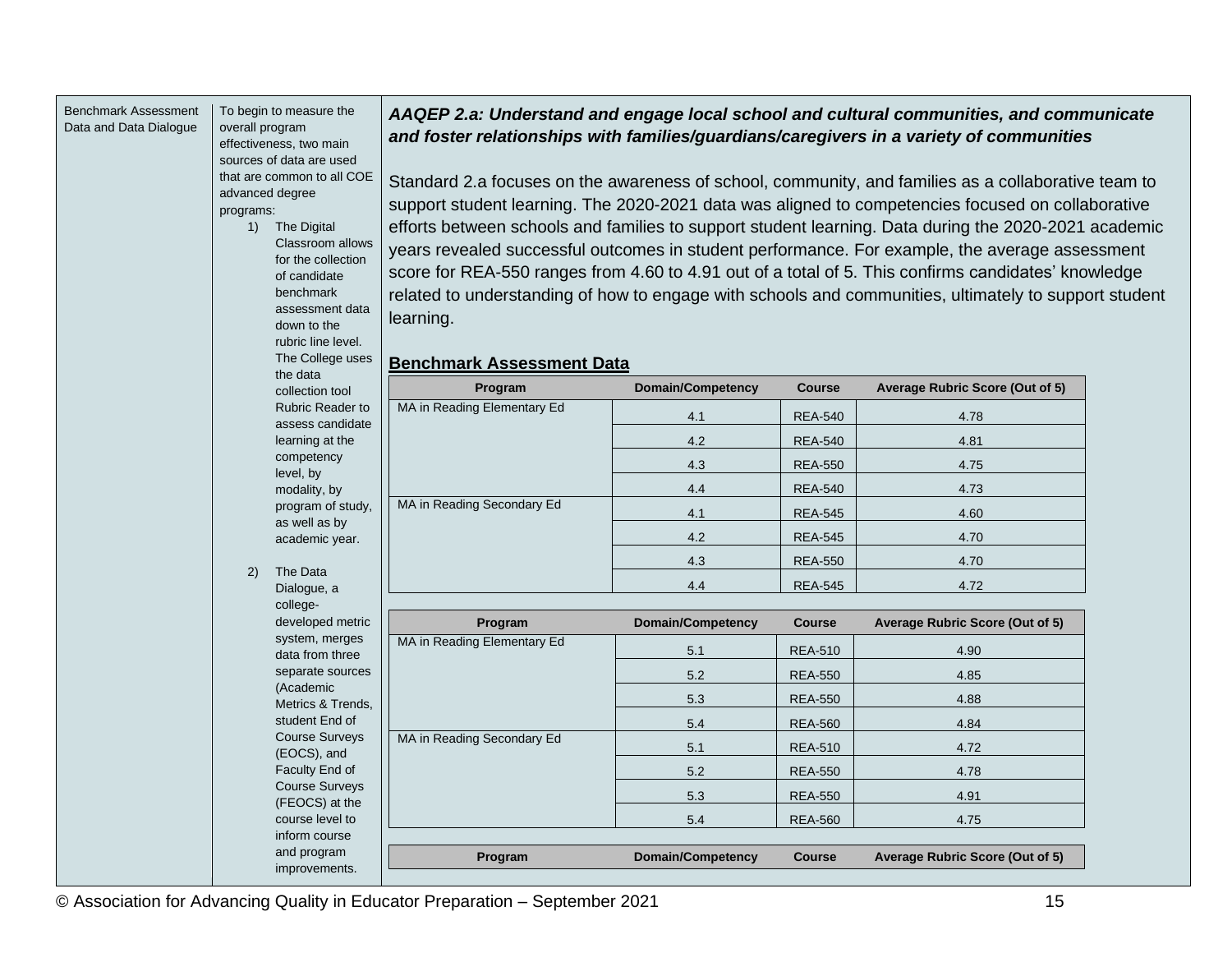|          | MA in TESOL | .   | <b>TSL-552</b> | 4.68           |
|----------|-------------|-----|----------------|----------------|
| λU<br>SS |             | 5.2 | <b>TSL-552</b> | $\bf{A}$<br>тл |
| $\sim$   |             |     |                |                |

The College of Educatio has set a level of succes for Benchmark Assessment Data and all areas within the Data Dialogue, other than success rates, at a minimum threshold of 4.00 for satisfactory results. For success rates within the End of Course Surveys (EOCS) for the Data Dialogue process, the minimum threshold for satisfactory results is 90%.

Results from the College's Data Dialogue indicate that the End of Course Surveys (EOCS) and faculty End of Course Surveys (FEOCS) trend above the GCU threshold scores of 4.00 in most areas. EOCS during the 2020-2021 academic year indicated candidates were satisfied with the curriculum in REA-540, REA-545, REA-550, and TSL-552 with reflective scores ranging from 4.0-5.0. For the secondary reading program, REA-545 EOCS scores slightly dipped below the threshold in Quarter 2 in 2021. Although there was a small student response rate in for REA-545, COE has continued to monitor student feedback in Q3 and Q4 related to this course.

FEOCS scores in REA-540, REA-545, REA-550 and TSL-552 exemplified the satisfaction of faculty. In all courses, the overall scores ranged from 4.0 to 5.0 with 5.0 being the highest rating allowed. As seen in the data, faculty felt confident with the assignment instructions as well as the content represented in the assignments. In assessing our candidates' performance related to this standard, the College examines our overall success rates. As seen below, the COE is trending above GCU's threshold of a 90% success rate.

#### **Data Dialogue**

|      |                |              |                  |                                                   |                                                      | <b>EOCS and Success Rates: REA-540</b>                                  |                                                                          |                                                          |                     |
|------|----------------|--------------|------------------|---------------------------------------------------|------------------------------------------------------|-------------------------------------------------------------------------|--------------------------------------------------------------------------|----------------------------------------------------------|---------------------|
|      |                |              |                  |                                                   | <b>Curricular</b>                                    |                                                                         | <b>Instructional</b>                                                     |                                                          | <b>Success Rate</b> |
|      |                | <b>Seats</b> | <b>Responses</b> | Q1. The<br>assignment<br>directions<br>were clear | Q <sub>2</sub> . The<br>assignments<br>were relevant | Q3. The<br>textbook and<br>additional<br>course<br>material<br>assisted | <b>Q4. My</b><br>instructor was<br>engaged in<br>classroom<br>discussion | $Q5.$ My<br>instructor<br>provided<br>useful<br>feedback | <b>Success Rate</b> |
| 2020 | Q <sub>3</sub> | 196          | 146              | 4.26                                              | 4.53                                                 | 4.31                                                                    | 4.55                                                                     | 4.44                                                     | 98.0%               |
|      | Q4             | 141          | 107              | 4.39                                              | 4.59                                                 | 4.33                                                                    | 4.56                                                                     | 4.45                                                     | 94.3%               |
| 2021 | Q <sub>1</sub> | 180          | 149              | 4.24                                              | 4.45                                                 | 4.16                                                                    | 4.47                                                                     | 4.40                                                     | 98.9%               |
|      | Q2             | 186          | 146              | 4.47                                              | 4.65                                                 | 4.42                                                                    | 4.58                                                                     | 4.55                                                     | 97.8%               |

| <b>FEOCS: REA-540</b> |                  |            |             |            |            |  |  |  |  |
|-----------------------|------------------|------------|-------------|------------|------------|--|--|--|--|
|                       |                  | The        | <b>The</b>  | <b>The</b> | <b>The</b> |  |  |  |  |
| <b>Sections</b>       | <b>Responses</b> | assignment | assignments | materials  | syllabus   |  |  |  |  |
|                       |                  | directions | cover       | are free   | and        |  |  |  |  |
|                       |                  | were clear | objectives  | of errors  | course     |  |  |  |  |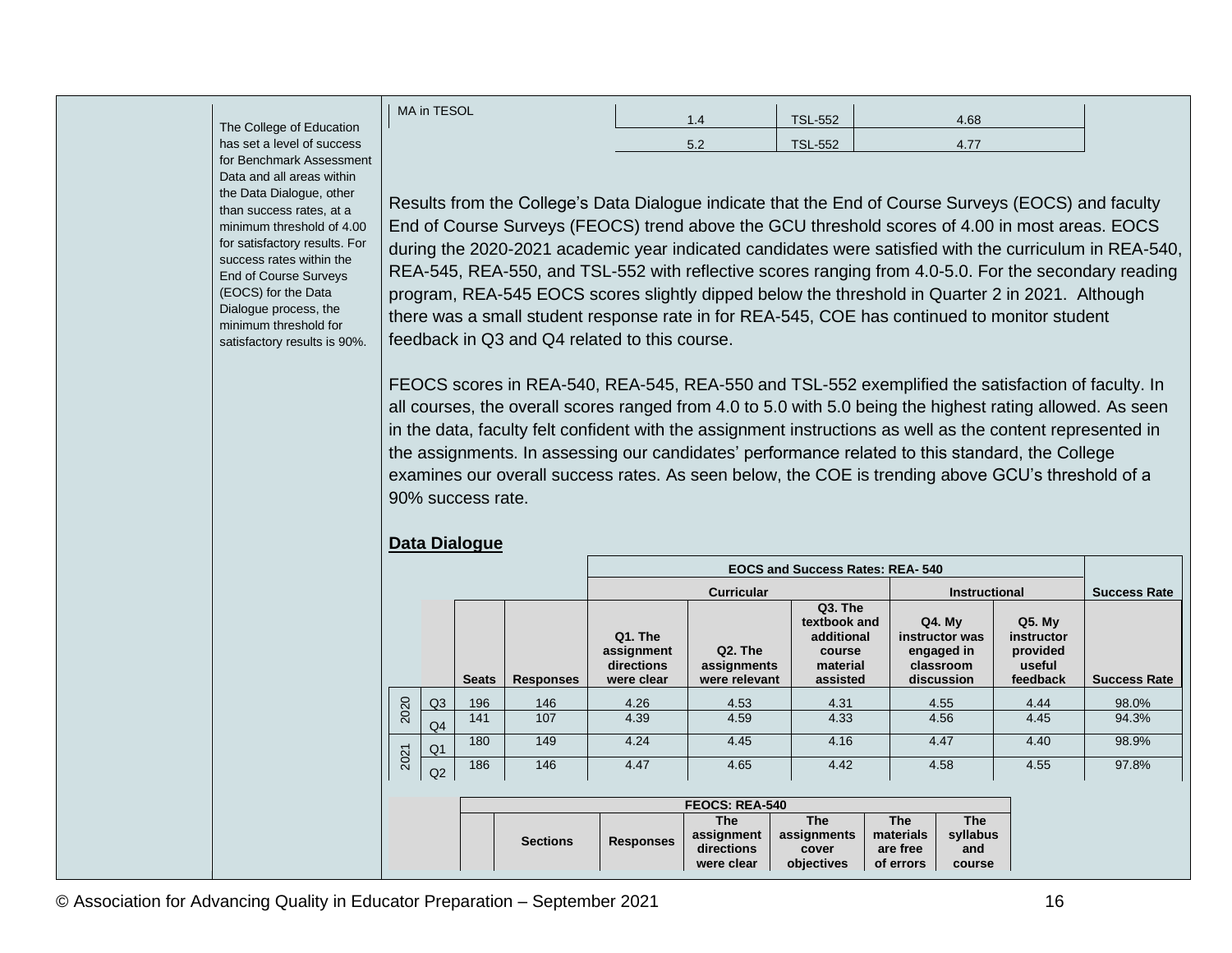|     |                |   |      |      |      | material<br>are up to<br>date |
|-----|----------------|---|------|------|------|-------------------------------|
|     | Q <sub>3</sub> | J | 4.83 | 5.00 | 4.50 | 4.83                          |
| 202 | Q4             |   | 4.20 | 4.80 | 4.75 | 4.80                          |
|     | Q1             |   | 5.00 | 5.00 | 5.00 | 5.00                          |
| 202 | Q2             |   | 4.80 | 5.00 | 5.00 | 5.00                          |

|      |                |              |                  |                                                   |                                         | <b>EOCS and Success Rates: REA-545</b>                                  |                                                                     |                                                          |                     |
|------|----------------|--------------|------------------|---------------------------------------------------|-----------------------------------------|-------------------------------------------------------------------------|---------------------------------------------------------------------|----------------------------------------------------------|---------------------|
|      |                |              |                  |                                                   | <b>Curricular</b>                       |                                                                         | <b>Instructional</b>                                                | <b>Success Rate</b>                                      |                     |
|      |                | <b>Seats</b> | <b>Responses</b> | Q1. The<br>assignment<br>directions<br>were clear | Q2. The<br>assignments<br>were relevant | Q3. The<br>textbook and<br>additional<br>course<br>material<br>assisted | $Q4.$ My<br>instructor was<br>engaged in<br>classroom<br>discussion | $Q5.$ My<br>instructor<br>provided<br>useful<br>feedback | <b>Success Rate</b> |
| 2020 | Q <sub>3</sub> | 20           | 17               | 4.24                                              | 4.59                                    | 4.47                                                                    | 4.76                                                                | 4.59                                                     | 90.0%               |
|      | Q <sub>4</sub> | 16           | 12               | 4.50                                              | 4.67                                    | 4.50                                                                    | 4.42                                                                | 4.25                                                     | 100.0%              |
| 2021 | Q <sub>1</sub> | 30           | 25               | 4.12                                              | 4.52                                    | 4.24                                                                    | 4.68                                                                | 4.40                                                     | 96.7%               |
|      | Q <sub>2</sub> | 14           | 12               | 3.83                                              | 4.33                                    | 4.25                                                                    | 3.83                                                                | 3.58                                                     | 100.0%              |

|      |                |                 |                  | <b>FEOCS: REA-545</b>                                |                                                  |                                                  |                                                                          |  |  |
|------|----------------|-----------------|------------------|------------------------------------------------------|--------------------------------------------------|--------------------------------------------------|--------------------------------------------------------------------------|--|--|
|      |                | <b>Sections</b> | <b>Responses</b> | <b>The</b><br>assignment<br>directions<br>were clear | <b>The</b><br>assignments<br>cover<br>objectives | <b>The</b><br>materials<br>are free<br>of errors | <b>The</b><br>syllabus<br>and<br>course<br>material<br>are up to<br>date |  |  |
| 2020 | Q <sub>3</sub> | $\overline{4}$  | 2                | 4.50                                                 | 4.50                                             | 4.50                                             | 4.50                                                                     |  |  |
|      | Q4             | 3               | $\mathbf{1}$     | 5.00                                                 | 5.00                                             | 5.00                                             | 5.00                                                                     |  |  |
|      | Q <sub>1</sub> | 5               | $\overline{2}$   | 4.50                                                 | 4.50                                             | 4.50                                             | 4.50                                                                     |  |  |
| 2021 | Q2             | $\overline{2}$  | $\mathbf{1}$     | 4.00                                                 | 4.00                                             | 4.00                                             | 4.00                                                                     |  |  |
|      |                |                 |                  |                                                      |                                                  |                                                  |                                                                          |  |  |
|      |                |                 |                  |                                                      | <b>EOCS and Success Rates: REA-550</b>           |                                                  |                                                                          |  |  |
|      |                |                 |                  | <b>Curricular</b>                                    | <b>Instructional</b>                             | <b>Success rate</b>                              |                                                                          |  |  |
|      |                |                 |                  |                                                      |                                                  |                                                  |                                                                          |  |  |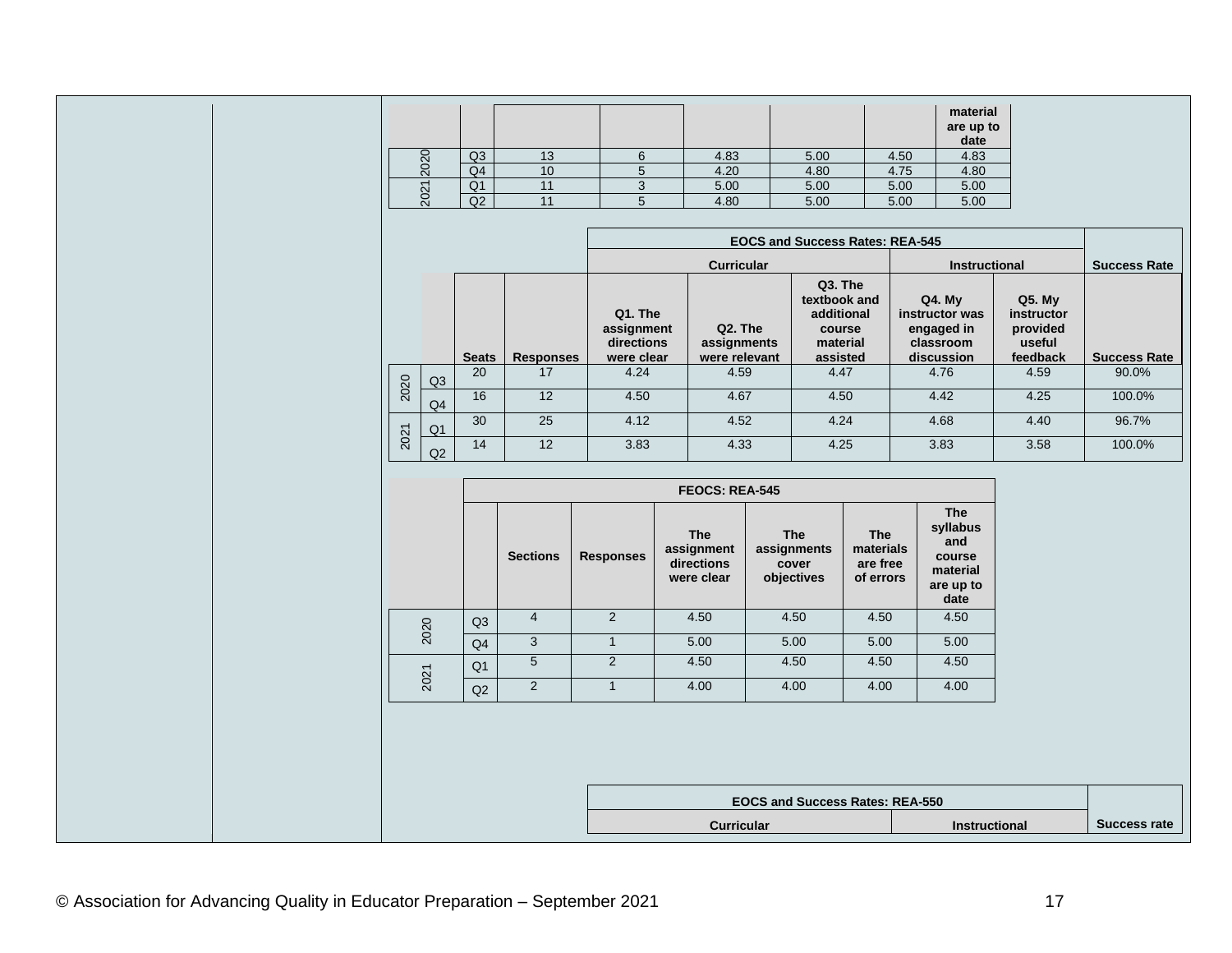|      |                | <b>Seats</b> | <b>Responses</b> | Q1. The<br>assignment<br>directions<br>were clear | Q2. The<br>assignments<br>were relevant | Q <sub>3</sub> . The<br>textbook and<br>additional<br>course<br>material<br>assisted | $Q4.$ My<br>instructor was<br>engaged in<br>classroom<br>discussion | $Q5.$ My<br><i>instructor</i><br>provided<br>useful<br>feedback | <b>Success</b><br>Rate |
|------|----------------|--------------|------------------|---------------------------------------------------|-----------------------------------------|--------------------------------------------------------------------------------------|---------------------------------------------------------------------|-----------------------------------------------------------------|------------------------|
| 2020 | Q <sub>3</sub> | 238          | 203              | 4.39                                              | 4.54                                    | 4.30                                                                                 | 4.47                                                                | 4.41                                                            | 98.7%                  |
|      | Q <sub>4</sub> | 204          | 167              | 4.32                                              | 4.43                                    | 4.18                                                                                 | 4.40                                                                | 4.38                                                            | 96.1%                  |
|      | Q <sub>1</sub> | 231          | 185              | 4.36                                              | 4.50                                    | 4.17                                                                                 | 4.55                                                                | 4.48                                                            | 98.3%                  |
| 2021 | Q2             | 154          | 124              | 4.52                                              | 4.60                                    | 4.43                                                                                 | 4.60                                                                | 4.53                                                            | 97.4%                  |

|      |                |                 |                  | <b>FEOCS: REA-550</b>                                |                                                  |                                                  |                                                                          |
|------|----------------|-----------------|------------------|------------------------------------------------------|--------------------------------------------------|--------------------------------------------------|--------------------------------------------------------------------------|
|      |                | <b>Sections</b> | <b>Responses</b> | <b>The</b><br>assignment<br>directions<br>were clear | <b>The</b><br>assignments<br>cover<br>objectives | <b>The</b><br>materials<br>are free<br>of errors | <b>The</b><br>syllabus<br>and<br>course<br>material<br>are up to<br>date |
|      | Q3             | 14              | 7                | 4.86                                                 | 5.00                                             | 5.00                                             | 4.57                                                                     |
| 2020 | Q <sub>4</sub> | 12              | 4                | 5.00                                                 | 5.00                                             | 5.00                                             | 5.00                                                                     |
|      | Q <sub>1</sub> | 14              | 8                | 5.00                                                 | 5.00                                             | 5.00                                             | 5.00                                                                     |
| 2021 | Q2             | 12              | 2                | 5.00                                                 | 4.50                                             | 5.00                                             | 4.50                                                                     |

|      |                |                       |                  |                                                   |                                                      | <b>EOCS and Success Rates: TSL-552</b>                                  |                                                                     |                                                               |                     |  |
|------|----------------|-----------------------|------------------|---------------------------------------------------|------------------------------------------------------|-------------------------------------------------------------------------|---------------------------------------------------------------------|---------------------------------------------------------------|---------------------|--|
|      |                |                       |                  |                                                   | <b>Curricular</b>                                    |                                                                         | <b>Instructional</b>                                                |                                                               | <b>Success Rate</b> |  |
|      |                | <b>Seats</b>          | <b>Responses</b> | Q1. The<br>assignment<br>directions<br>were clear | Q <sub>2</sub> . The<br>assignments<br>were relevant | Q3. The<br>textbook and<br>additional<br>course<br>material<br>assisted | $Q4.$ My<br>instructor was<br>engaged in<br>classroom<br>discussion | <b>Q5. My</b><br>instructor<br>provided<br>useful<br>feedback | <b>Success Rate</b> |  |
| 2020 | Q <sub>3</sub> | 71                    | 59               | 4.31                                              | 4.59                                                 | 4.47                                                                    | 4.49                                                                | 4.47                                                          | 98.6%               |  |
|      | Q <sub>4</sub> | 61                    | 51               | 4.31                                              | 4.53                                                 | 4.47                                                                    | 4.41                                                                | 4.49                                                          | 95.1%               |  |
|      | Q <sub>1</sub> | 66                    | 55               | 4.36                                              | 4.53                                                 | 4.43                                                                    | 4.56                                                                | 4.51                                                          | 98.5%               |  |
| 2021 | Q2             | 52                    | 36               | 4.75                                              | 4.86                                                 | 4.69                                                                    | 4.86                                                                | 4.94                                                          | 94.2%               |  |
|      |                |                       |                  |                                                   |                                                      |                                                                         |                                                                     |                                                               |                     |  |
|      |                | <b>FEOCS: TSL-552</b> |                  |                                                   |                                                      |                                                                         |                                                                     |                                                               |                     |  |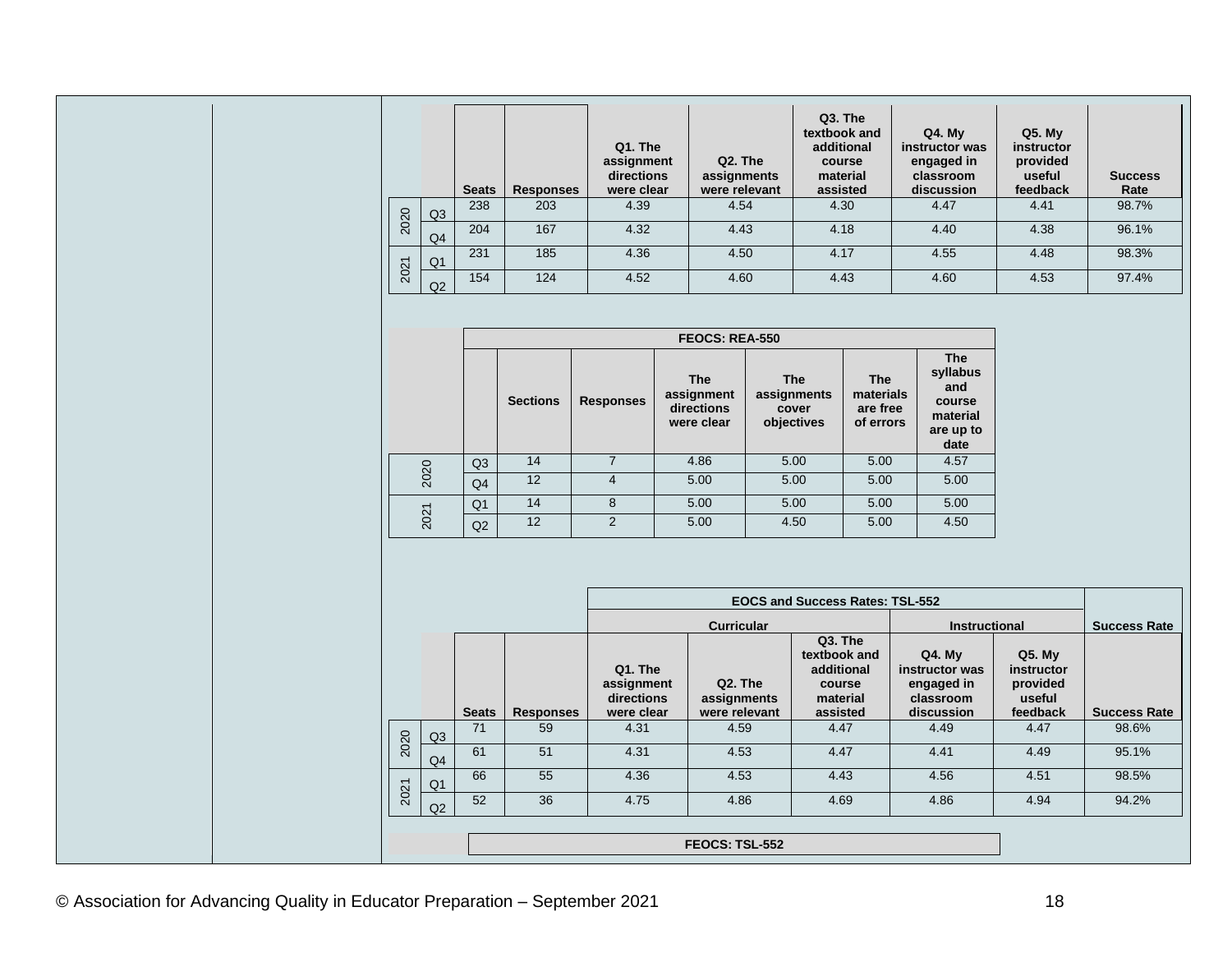|      |                | <b>Sections</b> | <b>Responses</b> | <b>The</b><br>assignment<br>directions<br>were clear | <b>The</b><br>assignments<br>cover<br>objectives | <b>The</b><br>materials<br>are free<br>of errors | <b>The</b><br>syllabus<br>and<br>course<br>material<br>are up<br>to date |
|------|----------------|-----------------|------------------|------------------------------------------------------|--------------------------------------------------|--------------------------------------------------|--------------------------------------------------------------------------|
| 2020 | Q <sub>3</sub> | $\overline{4}$  |                  | 4.00                                                 | 5.00                                             | 5.00                                             | 5.00                                                                     |
|      | Q <sub>4</sub> | 4               | $\overline{0}$   |                                                      |                                                  |                                                  |                                                                          |
| 2021 | Q <sub>1</sub> | $\overline{4}$  | $\Omega$         |                                                      |                                                  |                                                  |                                                                          |
|      | Q2             | 4               |                  | 4.00                                                 | 5.00                                             | 5.00                                             | 5.00                                                                     |

During the recent revision of the Master of Arts in Reading with an emphasis in Elementary Education and Secondary Education changes were made to the assignments in REA-550 integrating more of an emphasis on cultural communities. Candidates are exposed via the recent revision to the importance for advocating for equity in the schools, district, and at the community level. REA-540 and REA-545 have included modifications to prepare candidates for a deeper understanding of reading as a method for learning. As part of the revision, community and family connections were embedded as valuable stakeholders utilized in promoting reading and writing across content areas. Candidates are called upon to research community support, community resources, and family involvement and how it benefits reading instruction in the learning environment. GCU continues to uphold standards for the field of teaching that prepares candidates to be effective teachers that demonstrates the benefit of the relationship between schools and the community.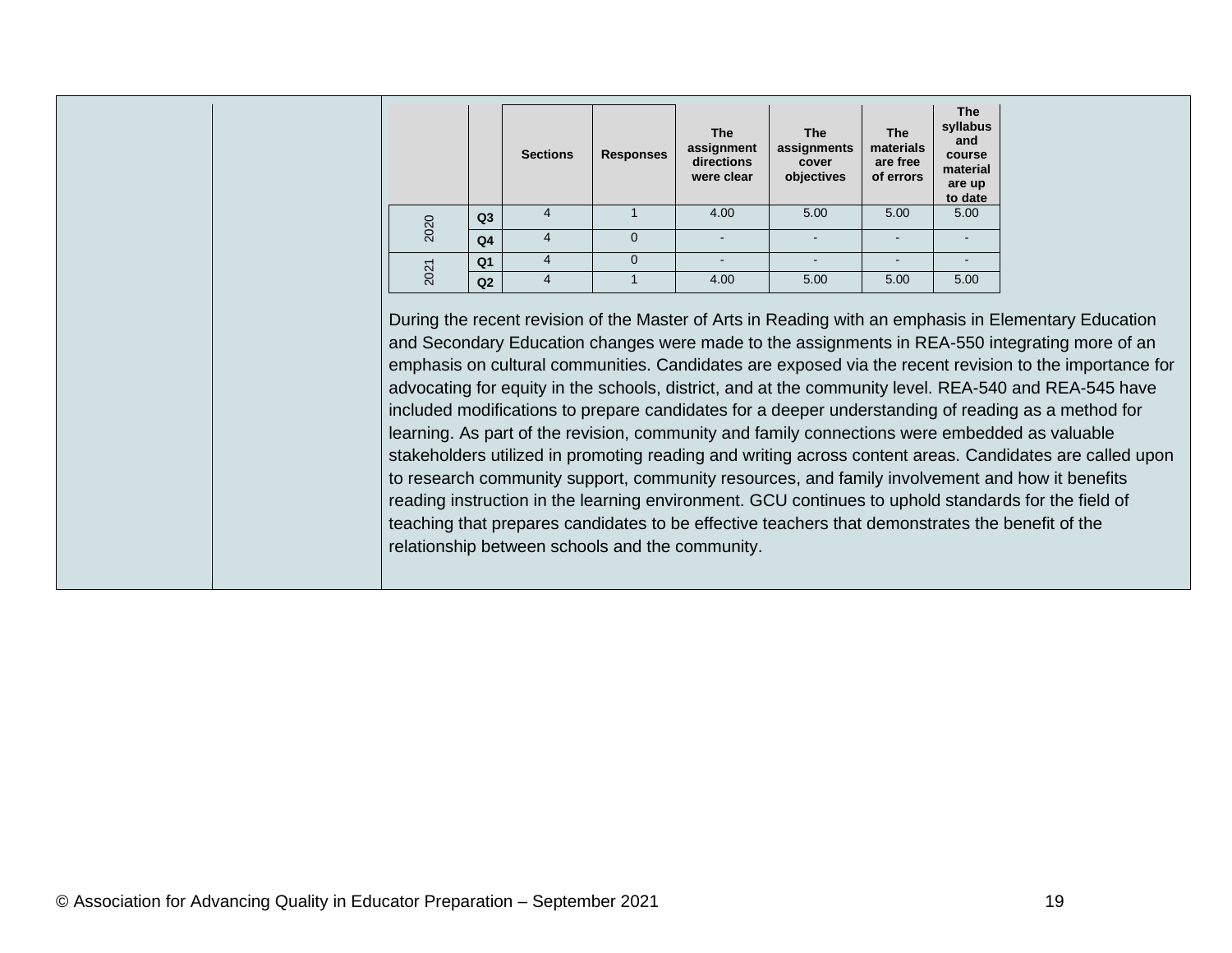### **5. Notes on Progress, Accomplishment, and Innovation**

This section describes recent program accomplishments, efforts to address challenges, current priorities, and innovations that are in plan or process.

#### **Program Accomplishments**

An analysis of the data related to both Reading programs reveals that COE students in the Master of Arts in Reading with an Emphasis in Elementary and Secondary Education programs are mastering a significant portion of the International Literacy Association (ILA) and InTASC standards at an ideal rate. The overall success of the program indicates students are meeting the learning expectations and demonstrating expertise in reading through high success with benchmark assignments aligned to the ILA and InTASC standards. These findings imply that the programs are effectively designed to scaffold learning in reading instruction and present material appropriately to prepare future reading specialists or coaches in the field of education.

A recent analysis of the Master of Arts in TESOL program showed that program students exceeded the acceptable target rate in assessing program competencies aligned to the TESOL and InTASC standards. Additionally, the average course success rate in the MA TESOL program was 96%, while and 94% of students reported satisfaction with their program. This data showcases that the MA TESOL program is successful in multiple aspects, including student success rates and student satisfaction.

Due to the COVID-19 pandemic, the College continues to collaborate with stakeholders, external partners, and internal departments to develop solutions, specifically with regards to field experience. School districts and educational organizations nationwide have varying specifications for visitors, creating challenges for our candidates, who span the United States, to complete their practicum/field experiences. This has included the collection and use of high-quality instructional videos and additional partnerships with organizations and districts. The College understands inperson field experiences typically offer the most impactful learning opportunities for students. Therefore, the College prioritizes finding opportunities for traditional field experience opportunities. Furthermore, the College understands the need for flexibility as school sites determine appropriate formats, including virtual, hybrid, and rotating schedules. As such, the COE supports students in mirroring mentor teacher roles in these various modalities.

#### **Efforts to Address Challenges**

The Master of Arts in Teaching English to Speakers of Other Languages (TESOL) program has been identified as a program in need of revision to ensure the program design and coursework are aligned to the updated 2018 TESOL standards. This program has been identified in conjunction with a larger GCU project regarding program development and revision. Once ample research is compiled for this university project, which will ensure that the revised MA TESOL program addresses learners' and certification needs in multiple states, a program revision will ensue.

To assist our practicum candidates with completing their programmatic requirements, the College of Education created a video library of relevant supplemental videos for candidates to watch in lieu of observing an in-person classroom. Candidates were encouraged to seek out alternative settings when possible to have an in-person experience such as before/after school care centers, tutoring centers, churches, etc. In addition,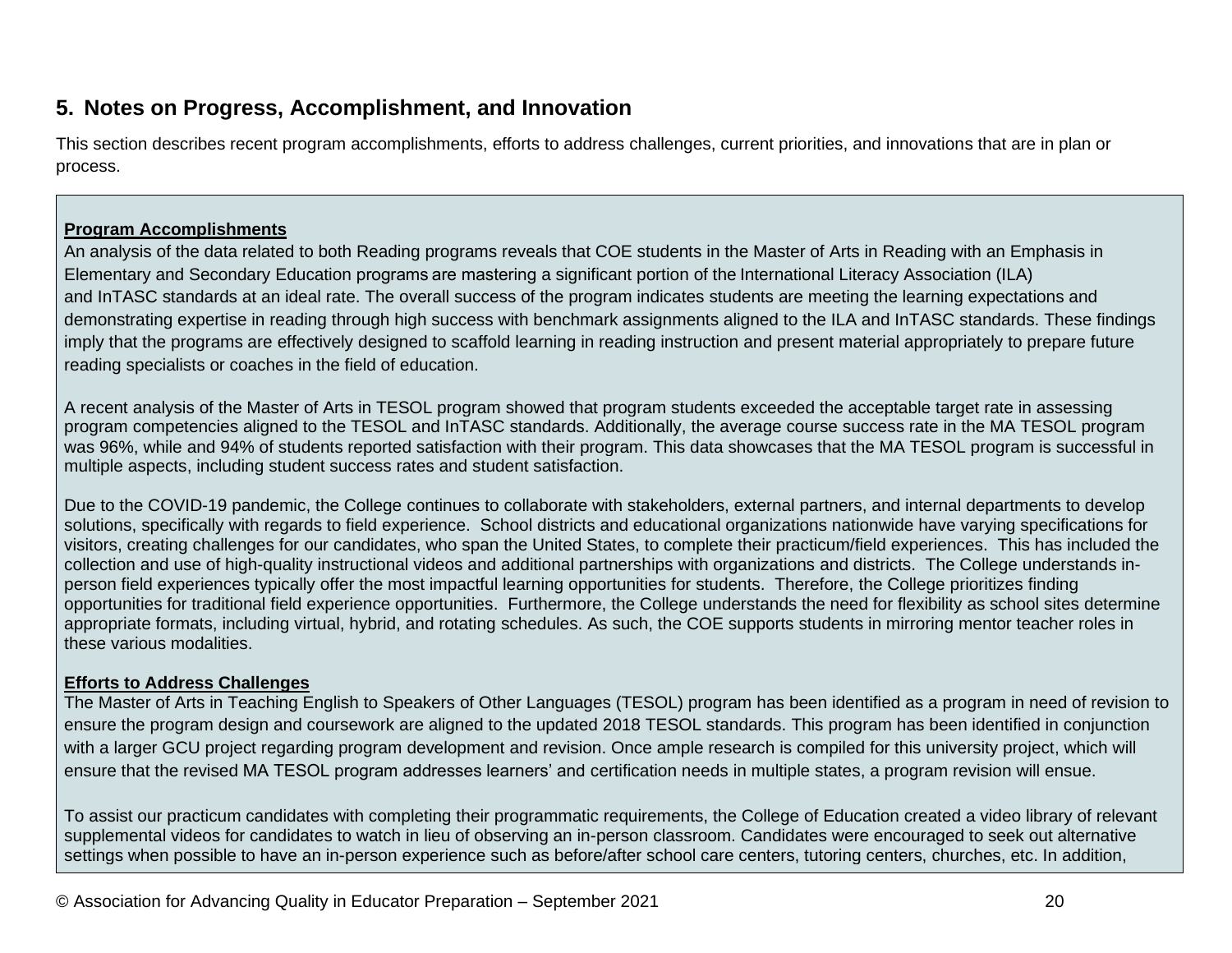monthly communications for both candidates and faculty are sent to provide regular updates on the expectations for completing field experiences. In addition to the challenge of securing placements, some schools/districts are requiring site-specific affiliation agreements. COE has a standard affiliation agreement that many schools/districts accept; however, we have had to revise to meet certain needs based on COVID-19 protocols and new site-specific requirements.

To streamline our fingerprint clearance policy for progression into practicum/field experience courses, the College worked with the State Compliance and Legal departments to update our fingerprint clearance policy which helps to ensure compliance with states' requirements for field experiences and clear for counselors to follow. This was a challenging process as the College of Education has candidates in states across the nation with varying state and federal requirements and processes for proper clearances.

#### **Current Priorities**

The College has determined the need of creating a Master of Arts in Reading K-12 program. This program is designed for current teaching professionals who would like to become reading specialists or literacy coaches to increase the educational success of K-12 students by working with them to develop their reading abilities. The courses will focus on literacy coaching, methods for teaching reading instruction, reading and writing curriculum and assessment, intervention strategies and the diagnosis and remediation process in the area of reading. Once all courses are complete, this program will serve as the priority for reading education, as it will cover the span of K-12 rather than our current offering of Elementary K-8 and Secondary 6-12. The aim will be to help grow the pipelines of reading/literacy specialists and their responsibilities in states across the country.

#### **Innovations in Progress**

The College collaborates with the State Compliance team to complete crosswalks for each offered program. The crosswalks detail state and territory requirements for licensure or endorsement which can be compared to a program's courses. By completing the crosswalks, State Compliance and the College can determine areas where licensure or endorsement will be accepted based on the approved program. Additionally, the crosswalks indicate deficiencies that can be addressed through the creation of continuing education courses or in upcoming revisions, enabling the College to offer the program to students' different states and territories.

The College also was successful in continuing its scholarship and presentation opportunities, even despite COVID-19. Multiple faculty and staff collaborated, attended, and presented at state, regional and national conferences. The COE believes it is critical for faculty and staff of advanced programs to extend their knowledge in the field to ensure high-quality instruction occurs in the classrooms. Sample scholarship below:

- Blair, J., Farkas, E., Hollis II, N. (2021, December). Growing through the Virtues: An Overview of The Building Blocks of Character. o Presented at the Building Virtues: Character Education Conference.
- Hollis II, N., & Palomino, N. (2021, April). Building an Equity Force in Higher Education to Enhance Student Success. o Presented at the virtual 2021 Higher Learning Commission (HLC) Annual Conference
- Hollis II, N., Martin, J., Norwood, L., & Hannafin, S. (2021, April). Addressing Diversity, Equity, and Inclusion, and Systemic Racism.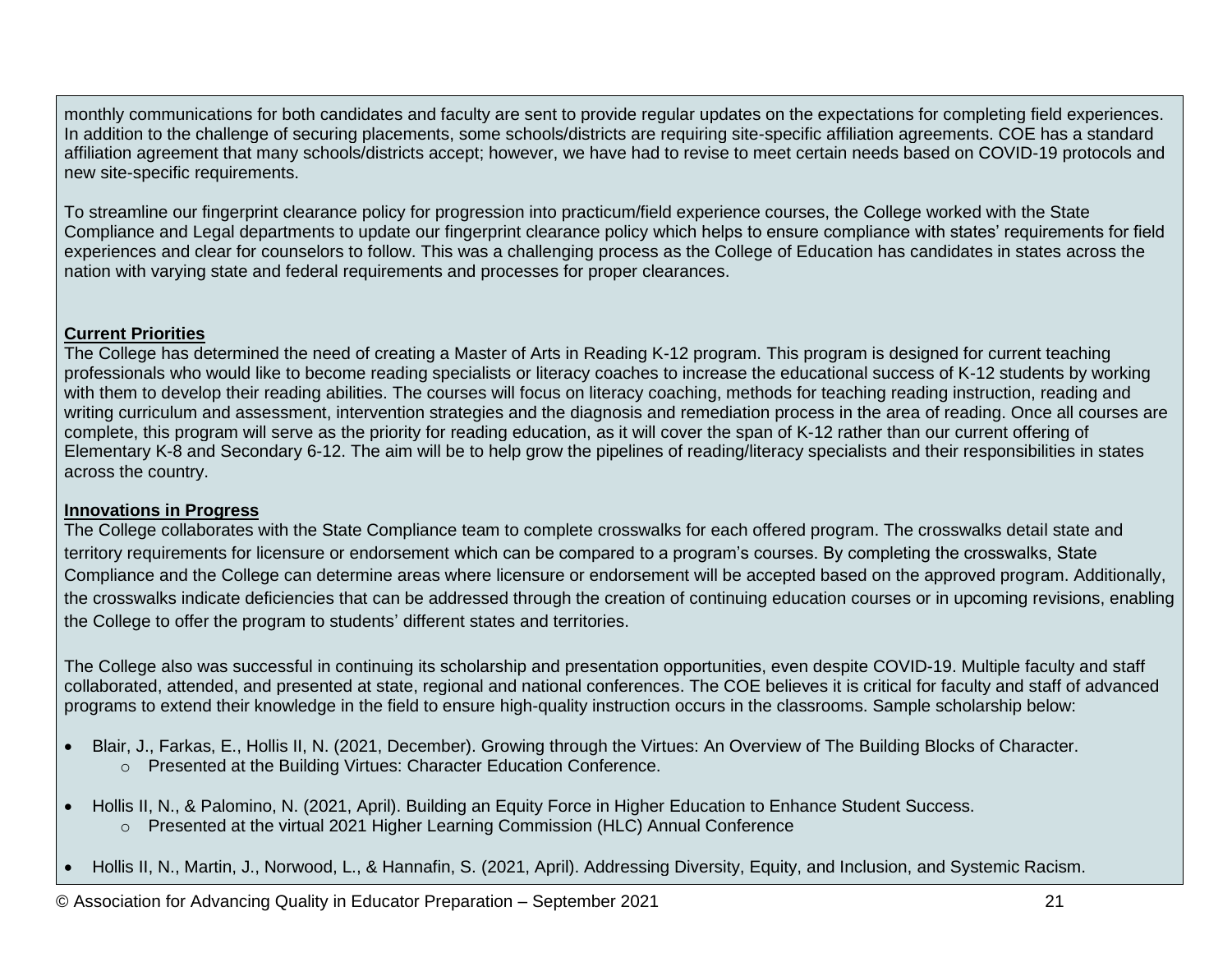- o Presented at the 2021 Arizona Professors of Education Leadership (APEL) Conference, Breaking the Mold: Challenges of Preparing School Leaders for Supporting Transformative Teaching and Learning Environments in a Post-COVID World.
- Juarez, B. (2021, August). Arizona Department of Education. AASA and Az SCI Community Review Committee
	- o AZ Dept. of Ed. state director of K-12 assessment, community members, and Pearson representatives. Committee critiqued, revised, and provided support regarding bias for the new AASA and AzSCI K-12 assessments.
- Long, K. (2021, July). Canyon Professional Development
	- o SEL Developmental Benchmarks and Conceptual Understanding in Math for 35 K-3 teachers at an elementary school in Phoenix.
- Long, K (2021, September). Canyon Professional Development
	- $\circ$  SEL Strategies for the Classroom for 35 K-3 teachers virtually for an elementary school in Phoenix.
- McCabe, C., & Nilsen, S. (2021, December). Trauma-Informed Teaching: Helping Every Child Flourish
	- o Presented at the Building Virtues: Character Education Conference.

The College has worked to disseminate the expertise of GCU faculty and community leaders on educational topics of relevance to current and up and coming educators through the virtual platform of a blog, podcast, and social media campaign. The weekly blog posts were tagged with "Teaching Tuesday" and promoted on the College's social media platforms. In addition, the College recorded and deployed episodes through its highly rated podcast, *Top of the Class*, in areas such as culturally responsive teaching, educational technology, and more. Finally, the College has implemented a social media campaign to assist in uplifting the field of education by helping to put a face to the teaching profession. The social media campaign includes highlights and stories from key events, opportunities in the field, as well as spotlights on faculty, staff, and alumni. For example, one continuing story highlight on the College's Instagram, "Life of Shay", includes a continued story following one recent graduate in her first year of teaching  $6<sup>th</sup>$  grade. As a result, the College has seen a 400% increase in engagement on the social media account. The purpose behind the College's use of these virtual platforms is to highlight both faculty and students and help build relationships and connections beyond the course walls.

The College of Education continues to offer Explore More Sessions. Explore More sessions help candidates in our advanced degree programs get the most out of their academic experience by providing support from faculty and staff on a variety of topics related to the field of education. For example, a video for both sets of populations focused on principles of lesson planning has 3,320 views as of December 21, 2021. Further, these sessions have been pre-recorded and posted to our Student Success Center (a GCU student resource website) to expand the reach of these sessions to a broad range of College of Education candidates.

To aid in offering the highest quality programs for our students, the review of College assessment and program data is an ongoing priority for the College. In addition to GCU's annual assessment processes and quarterly Provost Assessment Summits, the College offered its own Assessment Summit in Fall 2021. The summit brought together over 50 faculty, staff, and College leaders to review our programmatic assessment results, Assessment of Student Learning results, and to develop program specific Improvement Action Plans for the upcoming academic year.